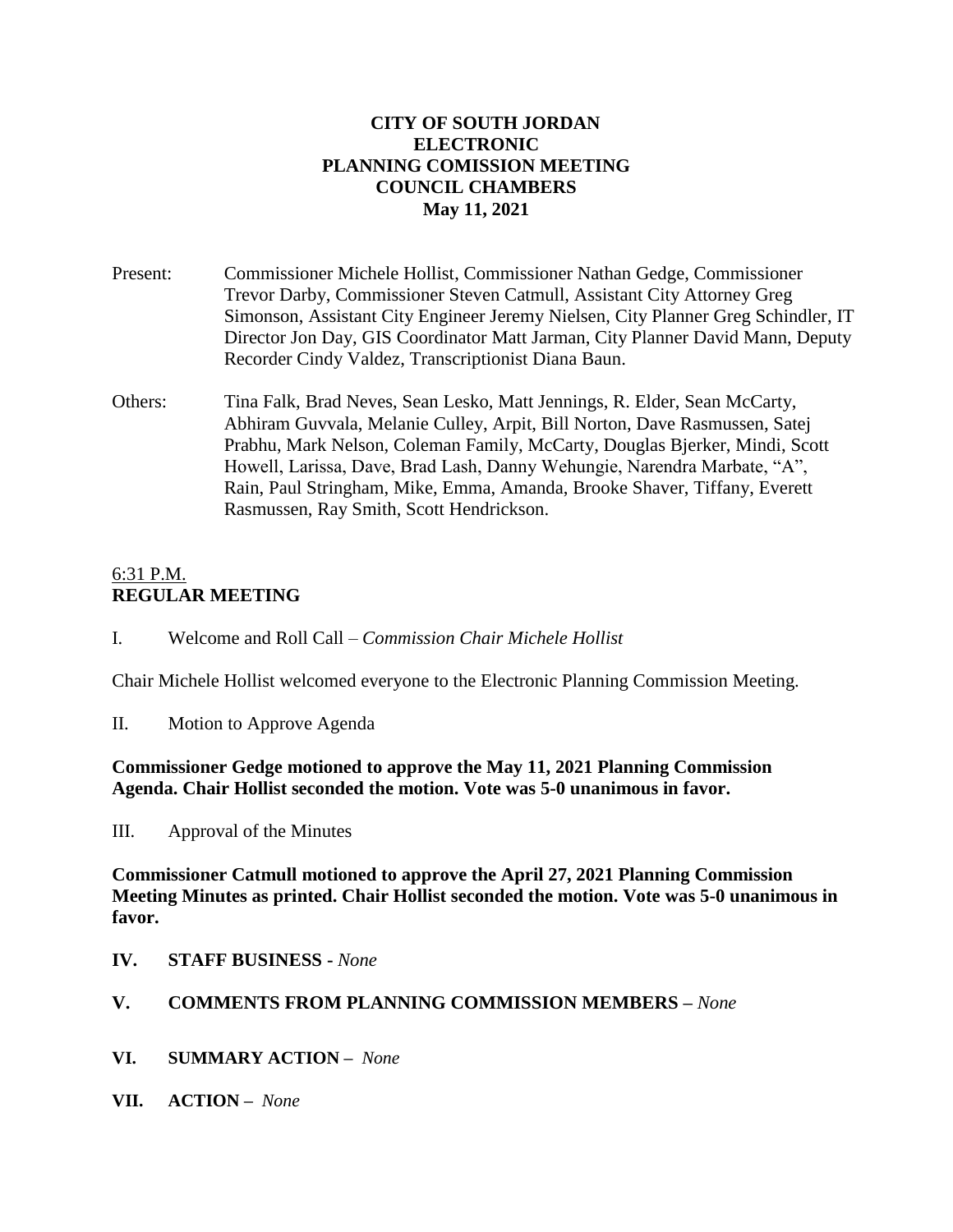### **VIII. ADMINISTRATIVE PUBLIC HEARINGS –**

### **A. JORDAN WOODS PRELIMINARY SUBDIVISION PLAT**

| Location:  | 9524 S. Redwood Rd.                |
|------------|------------------------------------|
| File No:   | PLPP202000270                      |
| Applicant: | Scott Yermish, Newman Construction |

City Planner Greg Schindler reviewed background information on this item from the staff report.

**Scott Yermish (Applicant)** said thank you for hearing their plan tonight. This has been a long, long process with a lot of changes involving them going back and forth, working with the city and neighbors, meeting people's objections and concerns. He said that Chair Michelle Hollist was correct, that when they first came before the planning commission in December it was sent with a "no" recommendation to the city council. The council had a lot of concerns, asked him to come back with a lot of changes to meet what they felt was something they would feel comfortable approving. They made those changes, met with some members of the community and addressed the issues that they had; they came back and had these new plans approved with a development agreement that included quite a few stipulations for them to get approval. A couple of those requirements were making sure that they had the walls, keeping certain lots only at one level so as not to obstruct the view of the neighbors to the north with only ramblers, no two story homes. They had certain restrictions on certain lots and they were fine with that. They were asked to move the subdivision around a little bit to make it more appeasing. They added the pocket park and anything else that was asked, they didn't push back once. They just said yes and that they would work within it, and they did. A couple of comments that were made when they came before the commission were that people in the neighborhood were concerned that the values of their homes would go down. They didn't even list this property yet, just put a sign out, and they sold the entire property out in three days. Every single lot was sold and has a construction deposit. They have almost all the permits pulled and upon the commission's approval and a couple other things they are ready to start installing the sewer. They have pulled the bond for the sewer and he is here to tell us that every one of their homes sold for well more than \$600,000 in this development, some as high as \$800,000. The lots on the back side of the property are where the bigger lots and more substantial homes are. They are building four homes for the Okesons who live there and rezoned the property, and they are pretty excited about that and getting a new home. They have been on that property their whole lives. The applicant decided that they are going to take out four of those lots and build them new homes at no cost to them. Newman Construction has been around for 80+ years and has been a valuable part of this community. The applicant knows Bob Elder who lives in South Jordan and he's excited. He also wanted to thank staff, working with them back and forth a thousand times they were always accommodating, getting back to them with answers to their questions; it has been a pleasure working with South Jordan. They have another development in Eagle's Landing and they are ready to start digging their first hole up there near where they are doing the Bangerter work at 10400 S. They are excited and wanted to thank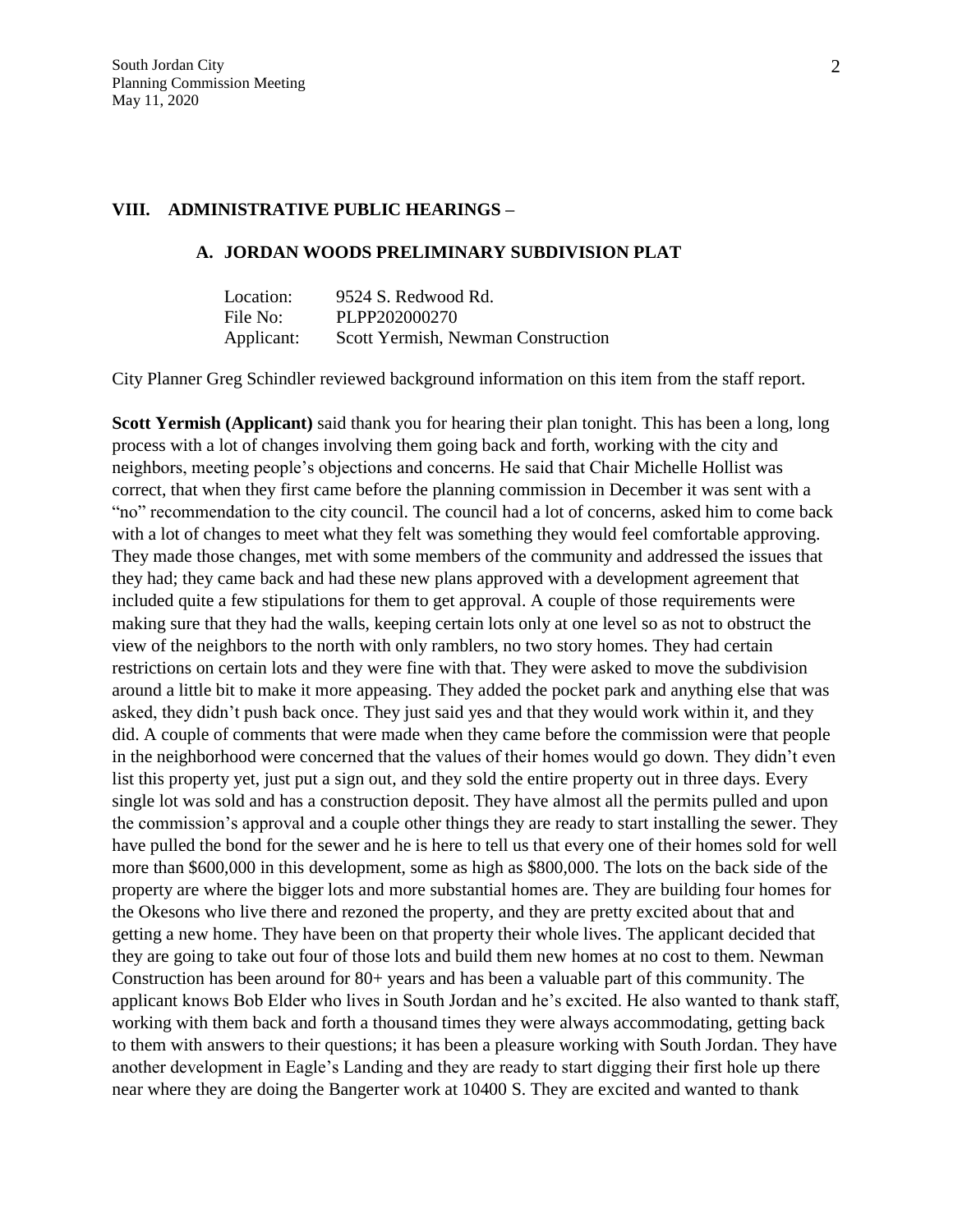South Jordan City Planning Commission Meeting May 11, 2020 everyone for their time, and he is here to answer any questions we might have about the development.

Chair Hollist opened up the hearing to public comment.

**Brad Neves (Resident)** said those on Zoom were unable to understand any of the comments that were just made. He is here for the next issue but was unable to understand what was said through the microphone with the last speaker.

Chair Hollist said the next time they have someone come up to the microphone they will test that out, IT will give them some feedback and then they will check with those on Zoom. She asked if there was anyone else who joined us tonight to speak to this issue. She closed the public comment for this issue.

Commissioner Nathan Gedge said the applicant talked about City Council requiring a development agreement and the various iterations and requirements, he asked staff to confirm for the public record that all the things in the development agreement have been satisfied.

Planner Schindler said yes, he has gone over this and there are only a few small things like the structures on lots 6, 12 and 13 shall be single story; those lots are no longer 6, 12 and 13 but they are the same lots that were 6, 12 and 13. Those lots are now 102, 108 and 109. He has checked it all and looked over it, he is pretty sure City Planner Damir Drozdek has as well since he was the planner on it. Some of the things architecturally will have to wait until they build to make sure they comply, but all the other landscaping requirements and other things on their landscaping plan, as well as the roads, meet the requirements.

Commissioner Gedge said he was pretty sure requirements were met, but he wanted to make sure that was clarified before getting to the next step.

Chair Hollist said she knows the report indicated that the roads, especially the hammerhead, had been reviewed and meet code. She asked staff to comment on snow removal and trash pickup as she had that concern in the first phase and she still has it now.

Assistant City Engineer Jeremy Nielsen said he can confirm that is has been reviewed and approved by staff. He didn't specifically ask them about trash removal but he knows with fire access that has been reviewed and yes, Public Works has reviewed this and trash was part of that.

Chair Hollist had a question on the legal side. She asked now that City Council has voted to approve and rezone this, and they have a development agreement in place, if that effectively overrides any ordinances or general plan type rules that we have? Does this stand as the binding agreement between the developer and the city? For example, our general plan indicates that we encourage two accesses for a development. This does not have that, but because they have a development agreement with the city council she is wondering if that overrides issues and concerns like that.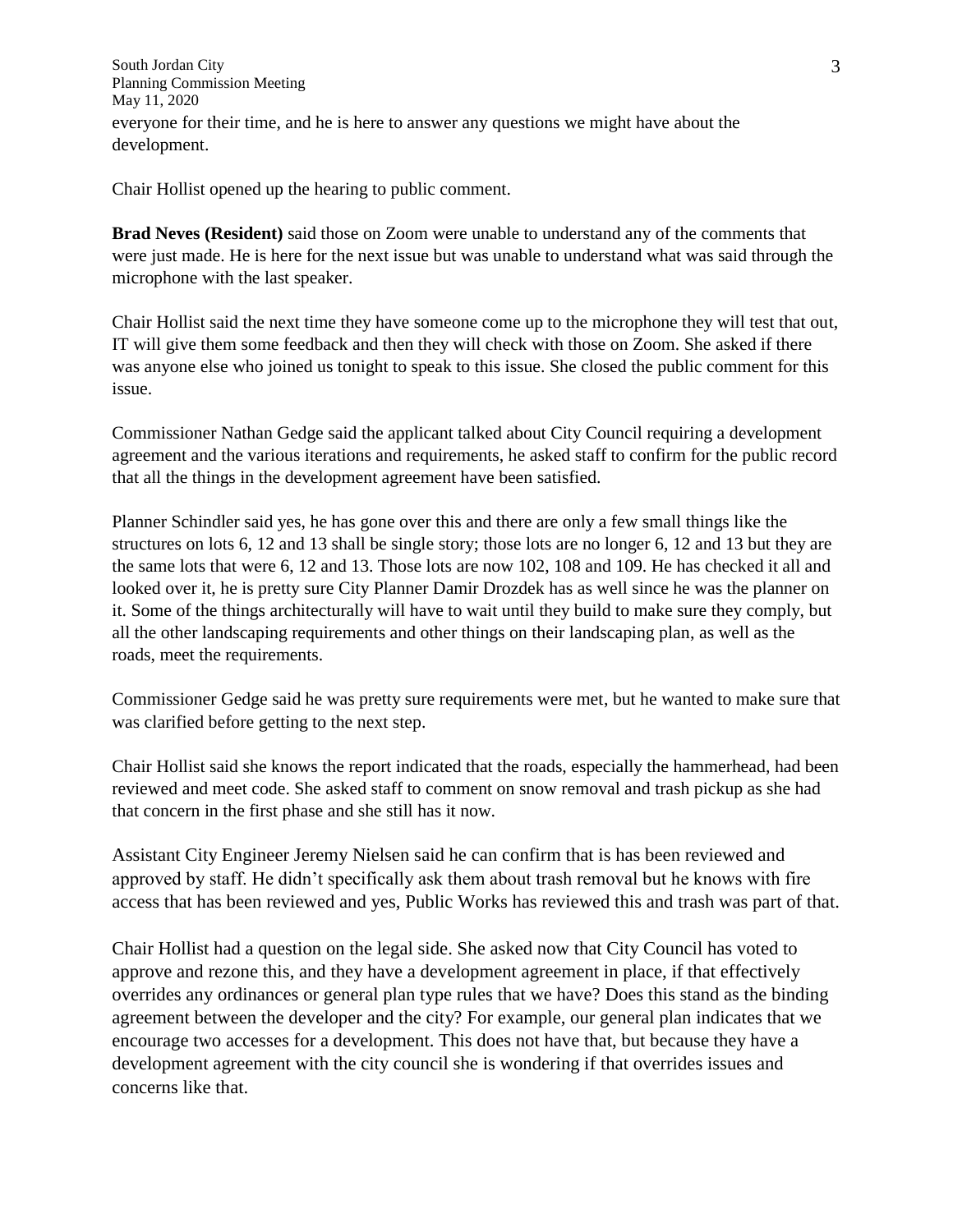Assistant City Attorney Greg Simonson said he doesn't have the development agreement in front of him and he doesn't know exactly what it says, but he believes this development has been all along a one access property and has been approved that way; we are too late in the game to be able to change that at this point.

Planner Schindler said in the development agreement it talked about emergency access, that the developer shall provide an appropriate emergency access to the project which may include a wider entrance and exit onto Redwood Road, bigger turnaround areas in the development and if permitted by UDOT a second access on Redwood Road. The developer might be able to answer the question, but he doesn't believe UDOT would allow a second access and that may be why they only have the one. As for the road widths, our code requires those to be approved by the city engineer and he has approved all the roadways, hammerheads and modifications to the code.

Chair Hollist asked if the hammerhead allows all the frontage that they would normally require for this zoning.

Planner Schindler said he believes it does because each of those lots do front on the hammerhead.

Chair Hollist said she was curious about the one lot, lot 102, where it is essentially just their driveway.

Planner Schindler said yes, it is just their driveway and that's the only one he can see as well. The only other way would have been to make it a cul-de-sac, but again that has been modified by the city engineer and allowed so he doesn't think it is in any violation of our codes.

Chair Hollist said she had concerns when this came before them in the first place and she still has some of those concerns, but her understanding of the way it works is that they make recommendations to the city council and they hear and review those. In this case, the council has reached an agreement they feel comfortable with, so this now has become administrative as far as it goes concerning their body. As long as it meets the agreements set aside by the development agreement she believes it is their responsibility to follow through on the wishes of the city council.

Commissioner Steve Catmull said he has a question around the property on the north. The zones there were A-1 and PO and it looks like there are homes there now. He asked for the history there, and in the context of access, what will that look like if it ever were to develop as professional office and they have the one access right there.

Planner Schindler said the property has two zones, it is all owned by one owner. The owner's name is Gary Howland and he has been in here to see the commission many times about projects he has had in the city. His PO zoned area has his office and one residence, that residence is his; it has been there for at least 25 or more years. He has never taken the opportunity to develop closer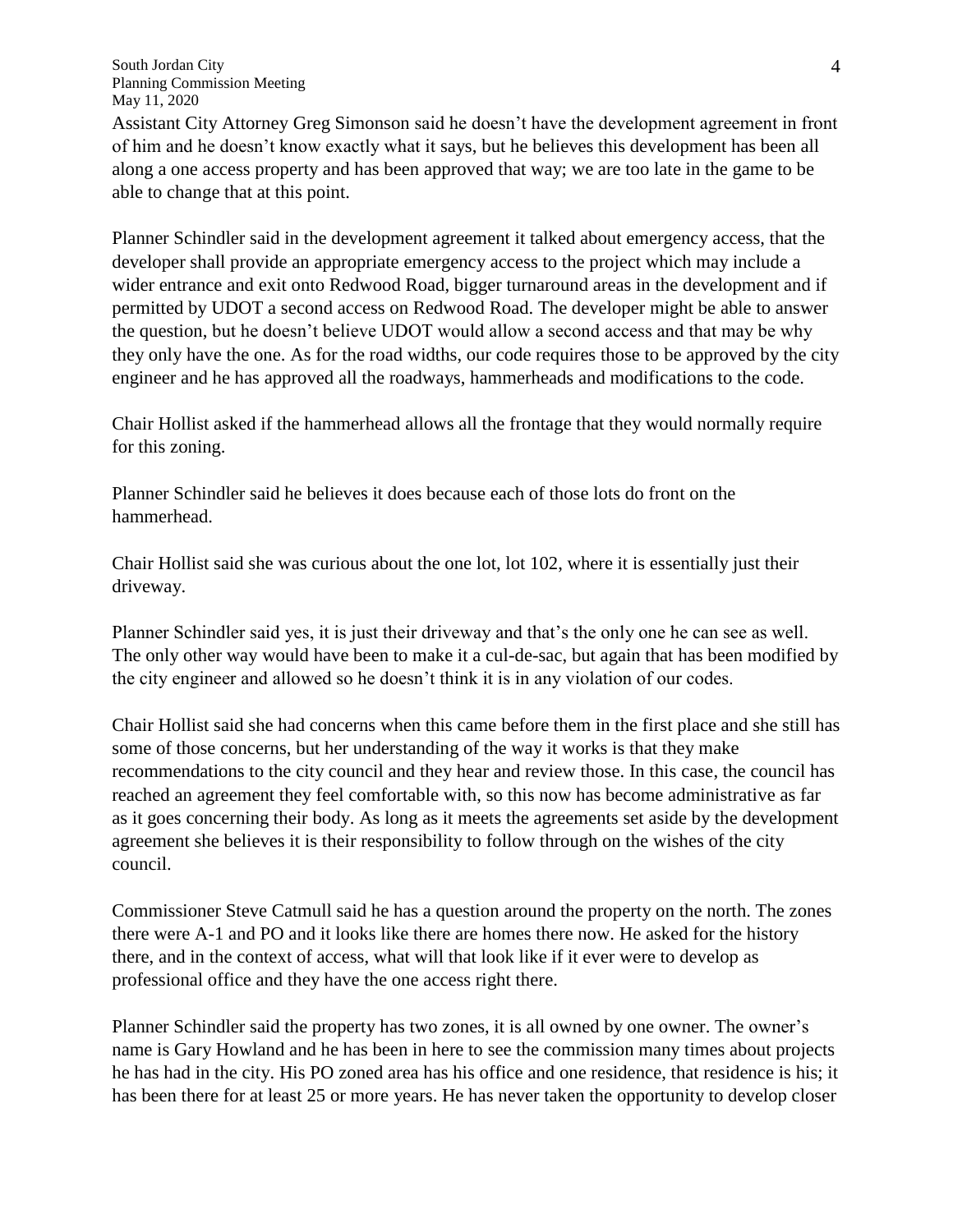to Redwood Road. If you notice the driveway that goes back, it is tree lined and that is the way he has planned it and had it for years. If he decides to develop that PO zone, the access to his house would be much more congested. If he sold the house after that, there would be access provided back to the home, but they would have to go through parking lots and the office zone to get to it. With the A-1 zone they can't really develop any more property back there residentially because he believes they have less than two acres.

Commissioner Catmull said those were his concerns regarding access on Triad Cove on the plan and the hammerhead.

Planner Schindler said part of the reason that the lots along that north side are all limited to single story is because his home is fairly close to the property line there and it was in consideration of that existing home that the city council asked that those homes only be single story.

**Commissioner Gedge motioned to approve the Jordan Woods preliminary subdivision plat, File No. PLPP202000270. Commissioner Hollist seconded the motion. Roll Call Vote was 5-0 unanimous in favor.**

## **IX. LEGISLATIVE PUBLIC HEARINGS –**

| <b>B. HARVEST POINTE WEST LAND USE AMENDMENT AND REZONE</b>             |                             |  |
|-------------------------------------------------------------------------|-----------------------------|--|
| Amending the land use designation from Economic Center to Mixed use and |                             |  |
| rezoning from Commercial community (C-C) to Commercial Community        |                             |  |
| Planned Development (C-C-PD).                                           |                             |  |
| Location:                                                               | 3773 W South Jordan Parkway |  |
| File No:                                                                | PLZBA202000247              |  |
| Applicant:                                                              | Peterson Development        |  |
|                                                                         |                             |  |

Planner David Mann reviewed background information on this item from the staff report.

Chair Michele Hollist asked to clarify the parking. The applicant responded to the staff's request about parking and indicated there is ample parking because they are going to dedicate or count some of the stalls out in the business portion of the property.

Planner Mann said you can see on the concept plan they are showing a total of 30 or so parking stalls around the area, but that also includes two parking spots for each garage. If you include all that it does meet the parking requirement for this type of residential development.

Chair Hollist said there was something in the staff report that indicated the garages were narrow and that he didn't believe two cars would park there.

Planner Mann said doing initial measuring on this concept plan it looked like it was to scale. They used some of the software for electronic review to estimate what the width of the garages would be, it looked like the garage doors would be around 15-16 feet wide which seemed pretty small. In talking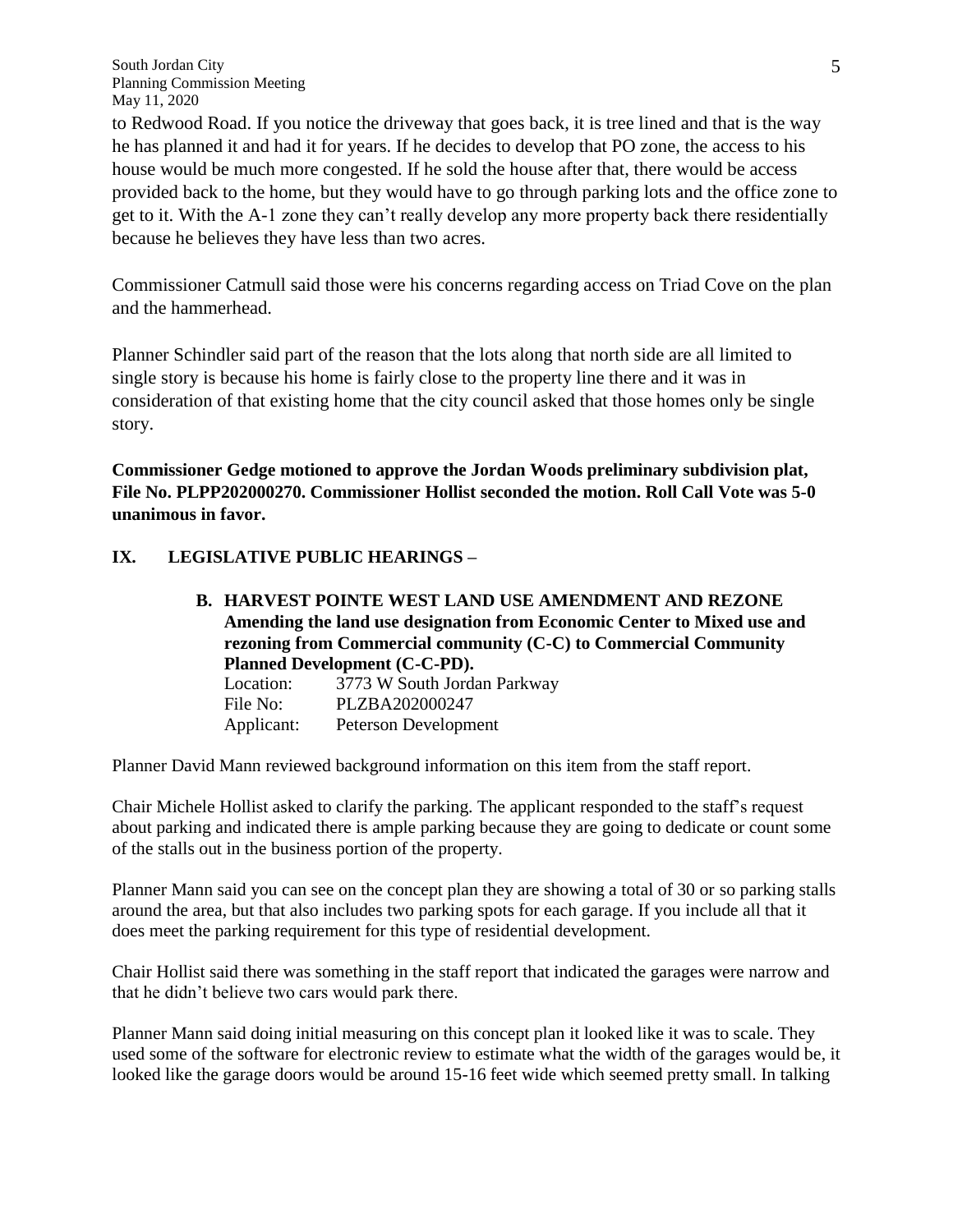with the applicant they said the garages would range on the interior width from 20-22 feet, 22 feet is the standard minimum requirement for a single family house for garage space.

Chair Hollist asked if the applicant said they would reach that for every unit.

Planner Mann said he believes it was the corner units that would have a smaller interior garage but the applicant can clarify that if they'd like. These are not expansive garages, they are pretty tight, so that also lends to the chance that some residents wouldn't use them for parking if they have large trucks or something that might not fit in these garages.

Chair Hollist asked if any other information has been provided to the city as to what will happen to the rest of the property; if there are office buildings planned, or is this just trying to get these townhomes in and they'll address the rest later.

Planner Mann said they are showing the blue area on the concept plan labeled as office/condo, that would be an allowed use in the existing zone. The change to the zone wouldn't necessarily impact that either way.

Chair Hollist asked if you can get a three story townhouse unit that doesn't exceed our height limitations in our residential zones, or would this be asking for an exception.

Planner Mann said he believes he received an email that indicated the heights would range around 30-35 feet tall depending on the type of unit. Thirty five feet is the maximum allowed in residential zones. Because this is a PD zone that can go up or down depending on what the council decides to include in the development agreement.

Chair Hollist asked to clarify that we have two items to address on this issue tonight, a land use and a rezone.

Planner Mann said yes, that is correct.

**Jeff Seaman (Applicant - Peterson Development)** said this is first time going through this process and it has been eye opening and fun. He wanted to thank the staff for being patient and working through this with him. It is a fun process to stand up here and then to see people who may be opposed to what you believe in and what you prepared and presented, it is an interesting process. As Planner Mann mentioned, this property has been kind of an interesting scenario. Albertson's was originally the anchor tenant in this commercial center, they pulled out a number of years ago and left the property vacant for a number of years; now it is currently occupied by Vasa. There are two junior anchor pads on both sides of that building, 20,000 square foot pads to handle retail. The pad to the east got eaten up by the Bangerter expansion, which is a good thing, but that really orphaned this piece and left it alone. The viability to the center for commercial and the Amazon effect has really hit retail hard. They have this vacant piece of property that has been a challenge and the way it is laid out is funky; this is really an in-fill project. Had things worked out as it was master planned 20 years ago we wouldn't be here and asking for some of these things. As the staff report pointed out, although it wasn't required, they held two Zoom neighborhood meetings and they had great participation in both of them. Their initial concept that they brought to the neighbors included three story townhomes throughout the whole project and when they got there they said "heck no," and they listened to it. They came away from those Zoom meetings with boiling it down to four major concerns that the neighbors and residents had; those were privacy, parking, traffic and safety. Going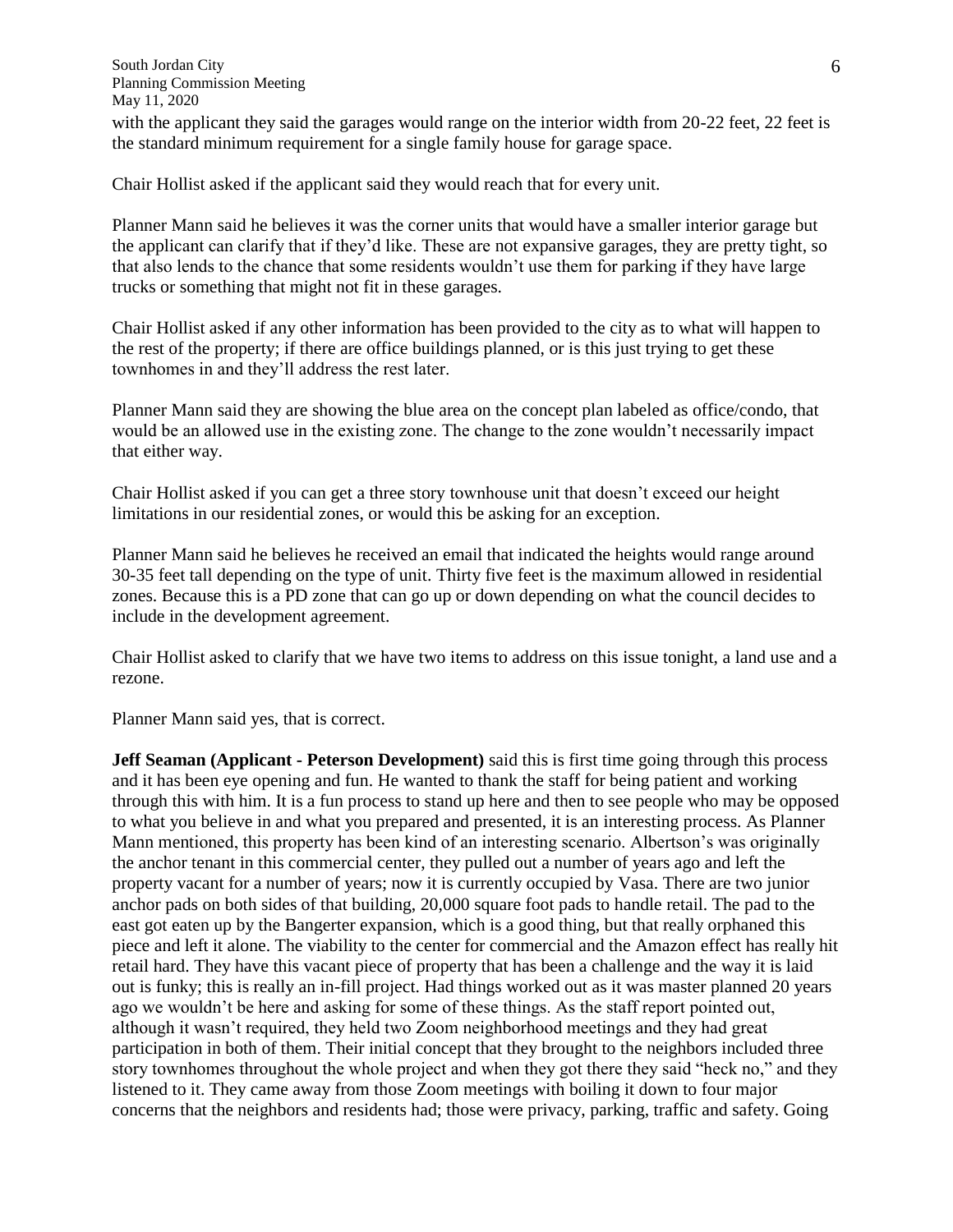back to the whole project being a three story unit, for some reason there are comments on these plans that aren't showing up. All the units to the south have been changed and they are all two story units, which is consistent with the neighborhood to the south where they are all two story homes. Additionally, as part of the privacy concerns (no one wanted anyone looking into their backyards) they addressed them by making the fence line to their units around 30 feet with a five foot landscape buffer; the rear setbacks for Rushton Meadows from the back of the home to the fence line is 25 feet. They are also addressing this privacy issue with the trees that they will put in. They are dense columnar trees that are fast growing and grow to be about 45 feet tall with a 15 foot wide spread. These trees are super compatible and add a level of privacy to the existing residents; they took the concerns and wanted to address them. Regarding parking, this Rushton Meadows subdivision has a townhome project to the south of it that has caused a number of concerns with residents in this neighborhood because there wasn't adequate parking there. They are now feeling the effects of that insomuch that they wanted to separate them out and show that their project, Harvest Pointe West, is not Rushton Meadows Townhomes. Those townhomes have a density of 15.4 with two car garages. There are 142 units in that project, right there you have 284 parking stalls. They have an additional 31 public parking stalls which equates to 2.2 stalls per unit. If you look at theirs, all of their units have two car garages that fit the required code with 31 additional stalls. The applicants are offering the same amount of parking stalls as the other project. That means that each of their units will have at least one stall, which exceeds the code requirement of 2.5 and makes their total 3 spaces per unit. The difference between a 2.5 and a 2.2, which the Rushton Meadows Townhomes are, is that they don't make 20% of a car; this means there is one stall for every five houses. The applicants have at least one stall for every unit in the development; that is how they they are different from that project. Next, he wanted to talk about traffic. For those that have been to Neilsen's and around that area, we know that it can get backed up. What they are entitled to right now at the current zoning, and would add, is 755 daily trips in that area. This was a huge concern to the residents as they are not currently experiencing that traffic, but if something were to go in there they would be, and then it would be a major cause of concern and they would be dealing with other problems in the future. Of course, taking this and downzoning it to a much less intense use, which these townhomes would be, reduces that traffic by 65% which is a huge savings there. Regarding safety, originally they wanted to do a raised crosswalk across Harvest Pointe Drive, tying in their townhomes and taking advantage of that awesome park that is right there. It snows here in the winter and staff in the city came back and said we can't do a raised sidewalk, so they pivoted and they are willing to put in a flashing crosswalk right there; that would be paid for at their expense. They take safety and traffic very seriously and they addressed those concerns. The underlying thing is if you want more safety you reduce the amount of traffic, that's a no-brainer. He said this process has been eye opening and they have tried to address each of the concerns of the neighbors. Does it make everyone happy? No. Does anybody want anyone living behind them? No. But, really for this orphaned parcel it kind of completes the area and is a good use for it.

Commissioner Steve Catmull asked about the garage size, he is hearing two different things; that it meets the requirements, but also that at least one may not.

Mr. Seaman said they asked throughout this process if there were any requirements; because it is the PD zone, there is some ambiguity as far as some of the requirements there. They asked what those requirements would be from staff and they didn't get a clear answer. If they are now telling him that they have to meet the 22 foot requirement for garages they can make that work, they can fine tune some of these small details in the development agreement which is something they would have to do anyways.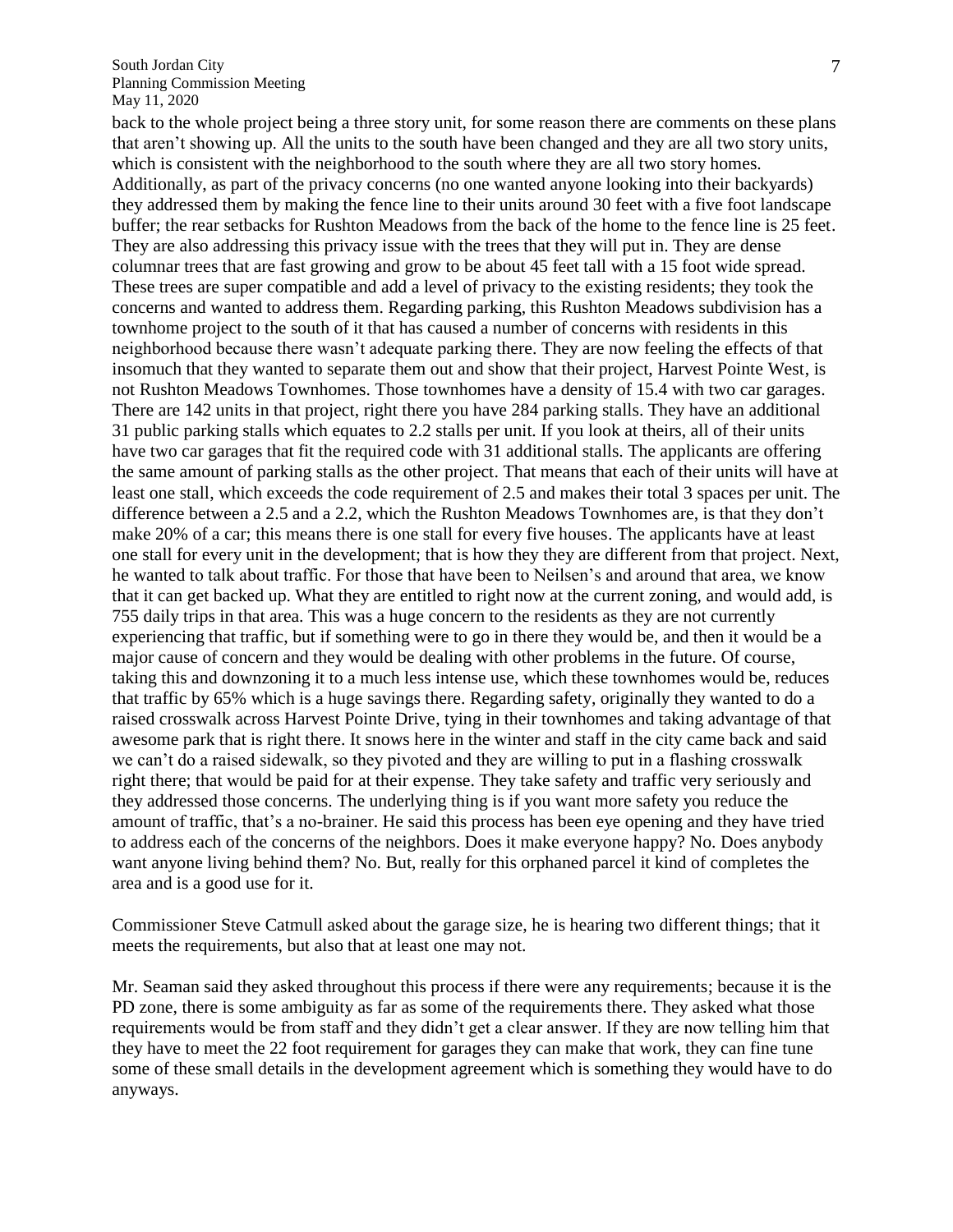Commissioner Sean Morrissey said, related to the recommendation from staff, the staff had stated in their report that they came back and said the applicant's proposal doesn't warrant changing the future land use designation or zoning. The applicant is here before us now with a big uphill battle where staff usually works with the applicant throughout the process, enough to where they feel confident and comfortable to present. Obviously, they can go through the process whenever they want to, so he asked for the applicant to explain why they haven't concluded that preapproval process where city staff feels comfortable enough to send it to the commission and be the applicant's advocate. He admires what they have done so far, they have done a great job giving him an idea of what they are trying to accomplish. The Amazon effect is real. He has been on the planning commission for 7-8 years so he is aware of what the city has gone through the last 8 years, including the Rushton Meadows Project. That was a big reason he is on the planning commission, because he lives near that neighborhood and was appointed by the council member who was elected because of that project. He is very familiar with the area and discussion points. What he is concerned about, that hasn't really been vetted, is why they are here too soon (in his opinion) to discuss this when they have an opportunity to work through these issues with staff before they are presented.

Mr. Seaman said it comes down to his rookie time. He thinks Covid definitely played a part in it, that they didn't have a lot of face to face and meetings, and he takes responsibility for that. Looking back and getting to this point right now there could have been more collaboration with staff to get them more comfortable, or at least to have them see their point of view. He thinks early in the process talking to neighbors and then reviewing the Zoom meeting, there were some things that they said that didn't sit well with them and perhaps they thought they were throwing them under the bus. This wasn't the case, they are just trying to show that their project is different from the Rushton Meadows townhomes and how they're laid out; the numbers tell that tale. He agrees there could have been better collaboration between him and the staff.

Commissioner Morrissey asked if they were still open to that, moving back to that milestone event and working with staff first; then moving forward after there is some sort of collaboration and meeting of the minds at the city level before they have to vote on this.

Mr. Seaman said he would have Barrett Peterson answer that question as he is in the audience, but thinks this is part of the process; that they can get here and at least continue the collaboration. They are at such a high level and really what they are looking for is a rezone.

Commissioner Morrissey said that yes, they are looking for the rezone, but there is a final goal/vision in mind that they have, and they have been kind enough to share that with them from the beginning which he really appreciates. He has been here for a long time and seen developers come, do the land use change, and then change direction on them because they got what they wanted with the land use change and changed direction because it's now allowed.

Mr. Seaman asked if they are bound by the development agreement.

Commissioner Morrissey said yes, if you have one, but not all situations have a development agreement.

Mr. Seaman said he believes a development agreement is part of the PD floating zone and the council has to sign off on that.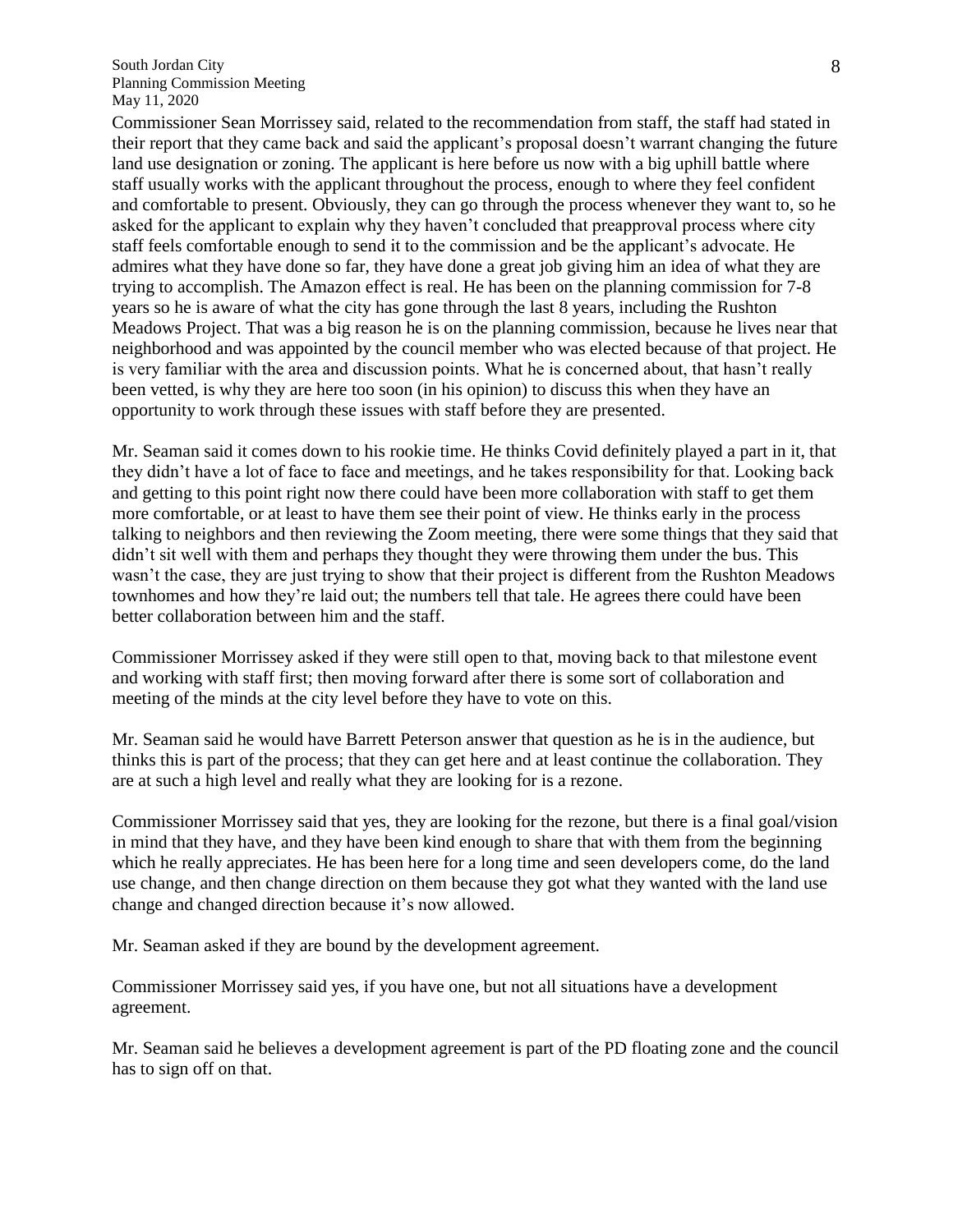Commissioner Morrissey said to the commissioners that we are in a pivotal moment in time with the Amazon effect. A year ago we were busting at the seams with opportunities for office and commercial, and now all of that is being vacated because of the work at home model that has been successfully introduced. Now developers, like Peterson Development with commercial real estate, are looking for opportunities to see what they can do now to exercise what they can with the land that they have available now where the commercial use isn't what it used to be, and he gets that. Right now, because they are the guinea pigs, one of the first, they are going to have to vet through that process a little more with city staff than they have in the past to push this through and sell the vision that they have; this may be including a little more mixed use ability and opportunities. Those opportunities aren't something he's saying are right, or what the applicant wants right now, but he is suggesting they take a step back to city staff and get those comments.

Commissioner Catmull said they talked about the four categories of feedback they got regarding privacy, parking, traffic and safety. One of the things they have to consider in the PD zone, in the purpose. is the three main ones which are unique situation, substantial benefit to the city and a significant improvement over the standard zoning. He asked the applicant to speak to him in those terms, what are they saying they should consider as part of this.

Mr. Seaman said he thinks with the uniqueness of the situation, this commercial center got decimated by the original anchor that vacated and then by the expansion of Bangerter; that makes this parcel unique. He doesn't think that happens everywhere in the city, so really they have this orphaned parcel. Next, as a benefit to the city, right now we are in a severe housing crisis. The amount of inventory that is on the market is at all-time lows, but the vision here is that this will also be workforce housing that would be available, similar to Bingham Court that Ivory Homes just did. That is a benefit to the city with city employees who can't get into higher end homes being able to afford this property. He asked to be reminded of what the third item was.

Commissioner Catmull said it was a significant improvement over the standard zoning, but that they don't have to meet all them, it is an "or."

Mr. Seaman said these aren't cookie cutter, they are meant to be high quality homes. Their history with the city is that they are not new, they developed both sides of Bangerter at 10400 South, they have had 55 and older and are building a 55 and older community right along River Heights Drive and it is going well; they make a good product. They don't just come in and leave, they are here for the long haul. They still have ownership in this center and they want to see that survive, so they want to have a product that is good for the community and good for the residents.

Commissioner Catmull said, regarding the quality, it is quality over something the standard zone would give as part of the rezone. He asked if the applicant had anything to say to that, regarding something they wouldn't get from any other zone.

Mr. Seaman said they went above and beyond as far as parking goes, because that was a big concern; being at 3.1 as opposed to the required 2.5, and the flashing crosswalk (that isn't necessarily their responsibility, but they are happy to put that in) which is not cheap. They want their residents to see that park as a benefit, and it helps sell units because it is an awesome location. In dealing with staff, parking along Harvest Pointe Drive can be an issue. While dealing with staff they incorporated a holistic view of the area. On the map in the report you can see the possible eight street parking and eight spaces to the north of the park area and to the south, they like that idea. It is pocket parking, cutouts where the sidewalk might have to be shifted a little bit, but they wouldn't lose park space as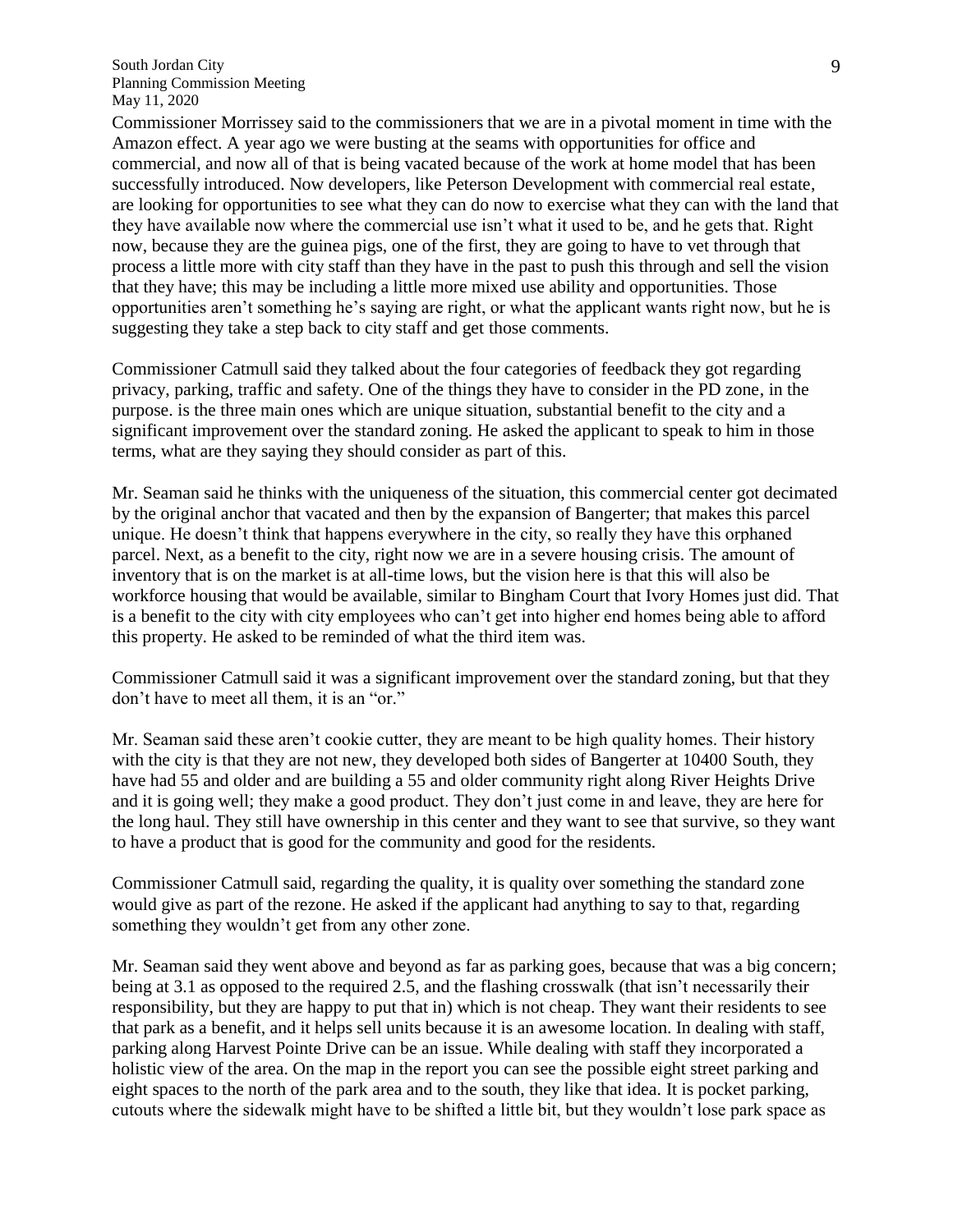South Jordan City Planning Commission Meeting May 11, 2020 opposed to a parking lot inside the park which was another option. This option gets people off the road and into a pocket which adds additional parking safety for that area, which is needed.

Chair Hollist asked how many bedrooms these units will have.

Mr. Seaman said the two story will have at least two and the three story will be three bedrooms.

Chair Hollist asked if they were in the works with the city to work on the workforce housing.

Mr. Seaman said that they had to cross this barrier first, then they can work out the details on that.

Chair Hollist asked to clarify that they haven't spoken with the city council about this.

Mr. Seaman said in the work session and other communication with council at this point they have talked to them about it, they have also made their intentions known to staff that this is the goal here. His understanding was that they had to do this step before they could get to that step.

Chair Hollist asked if they know at this point how many units would be deeded as such.

Mr. Seaman said a minimum of 10%, but maybe more.

Chair Hollist asked if he anticipates that the city will control that deed restriction, like they did with the Ivory Homes.

Mr. Seaman said yes.

Chair Hollist asked for him to share what he envisions the rest of the property being.

Mr. Seaman said, as far the commercial parts, he sees it being more professionals; accountants, someone who needs an office offsite who doesn't like to have their Zoom meetings while the rest of the family is running around (we've all seen those videos on the internet). Someone made a comment about parking and it can't be seen really well on the presentation, but there are 14 spaces right in front of the condos, and then 47 other spaces inside that is already parking, for a total of 61 parking stalls which is way over-parked; they'd like to count those for their residential.

Chair Hollist said they may have to count those if they lose the 14 along the road, as the city indicated it isn't up to what they normally do.

Mr. Seaman said they can put a landscape buffer and move those a little bit closer to the offices/ condos. They can still work out the fine details on this, they are just looking for rezoning and land use right now. This is not a finished product by any means, but once they go through these steps and get it all established they can fine tune the details they need to.

**Barrett Peterson (Applicant – Peterson Developent)** said Mr. Seaman touched on a lot of the points very well, he just wants to say from the outset to respond to Commissioner Morrissey's comments there may have been an opportunity they missed to collaborate more with staff and he acknowledges that and takes responsibility. They have been working quite a bit with the council, they had a meeting with the mayor recently and they have met with the neighbors. Eight months have gone by and he is not sure how they missed the opportunity to do a better job of collaborating with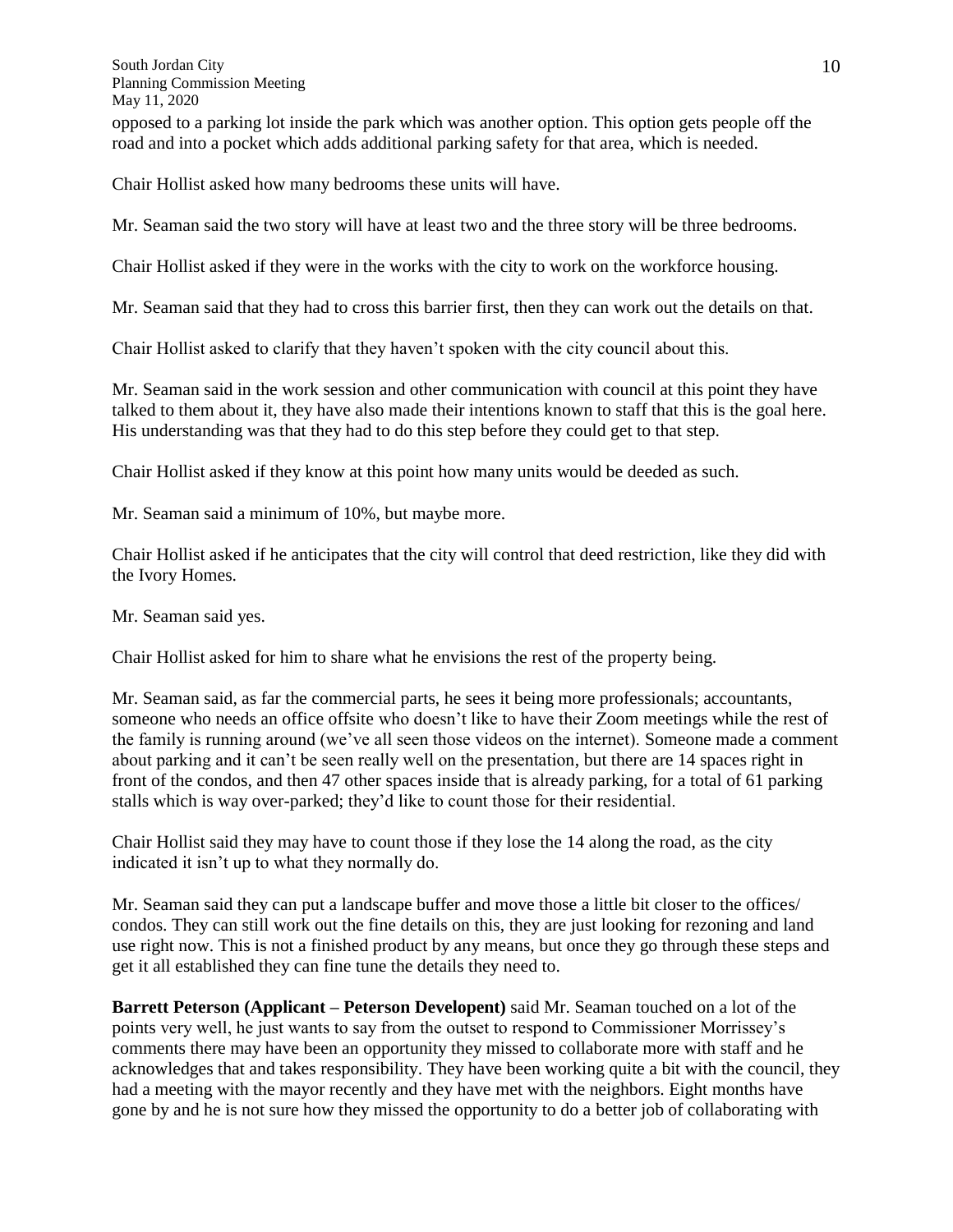the staff, they would be willing to go back and do that. Having said that, they have put a lot of work into this and it is very difficult to satisfy everyone's requests and demands. You get a lot of feedback, both from the neighbors on Zoom and the staff/council, and it is a tightrope walk; they could do better and that's on them. If the commission wants to send it back and they can collaborate more with staff they will do that. Will they come back having met all their demands? Maybe not, and they would just say, respectfully, make your best recommendation (negative or positive) and they will move forward with City Council. He thinks the commission is right, it is probably unwise for them to move forward at this point with a negative recommendation from staff. To review some of the history, they have owned the property 15-16 years and they have been very patient. The Amazon effect is very real. They were in limbo for a few years when UDOT said they were going to lose that ground and once you lose that one junior anchor it makes it very difficult to have the second junior anchor; the center has to take on a whole new look and feel. They think it will be very walkable, it is right there by the park and they are very concerned about safety. He disagrees with Planner Mann's comments about traffic.They have an independent traffic engineer saying the trip generation is night and day. Their allowed use is 800 or so cars and the residential would be around 250 as Mr. Seamans cited. That is a real thing and he knows they will hear from the neighbors about how they don't want it, but safety is an issue and what they are proposing is less traffic and he will stand by that. Those are his quick comments, but he's trying to be sensitive to everyone's time.

Commissioner Catmull said part of the traffic study that was shown in the packet they received talked about how that traffic study and counts were done, it was based off of ITE. Those are published multiple years apart so it is based on some history, but then on another part of this conversation we are saying we are in this unique situation with the pandemic and commercial issues, and he believes the traffic has changed as the remote work force has changed. Those AM and PM counts are probably not as high because people are working from home and maybe making different trips. He feels that is something to be aware of in the traffic conversations to be consistent, since the traffic study they had was based off of books and past and they are trying to apply it to a currently unique circumstance and he wants them to be cognizant of that as well.

Mr. Peterson said that is great feedback and they can certainly bring a traffic engineer (the one hired to do the study) to speak to that because he can speak to it much more intelligently than he can.

Chair Hollist said Mr. Peterson alluded to something that she thinks would be good for our participants to understand. If we do end up voting on this item this evening, this panel does not have the authority to make the final decision. The commission is the recommending board and their recommendation would be forwarded on to City Council. There would be another public hearing, they would hear the issue just like the commission has tonight, but ultimately the final decision rests with them. They do overrule the commission sometimes, in fact the first item agenda she remembers the commission voting against and here it was. They are not the final say by any means.

Chair Hollist opened up the hearing for public comment.

**Camille Frandsen (Resident)** said she is in a unique situation as she has probably proposed to the commission more than once. She lives on the south end with the other townhouses so she has come up and fought for the stop signs that were on that street and the red zoning by the park. They now have permits on half of their neighborhood because of the townhomes and parking; the townhome residents don't park in their garages, they use them as storage. They rent the units out so they have four to five people living in a three bedroom townhouse, which creates five additional cars. So, when they propose that they want this parking, it is really hard to see where else they are going to park.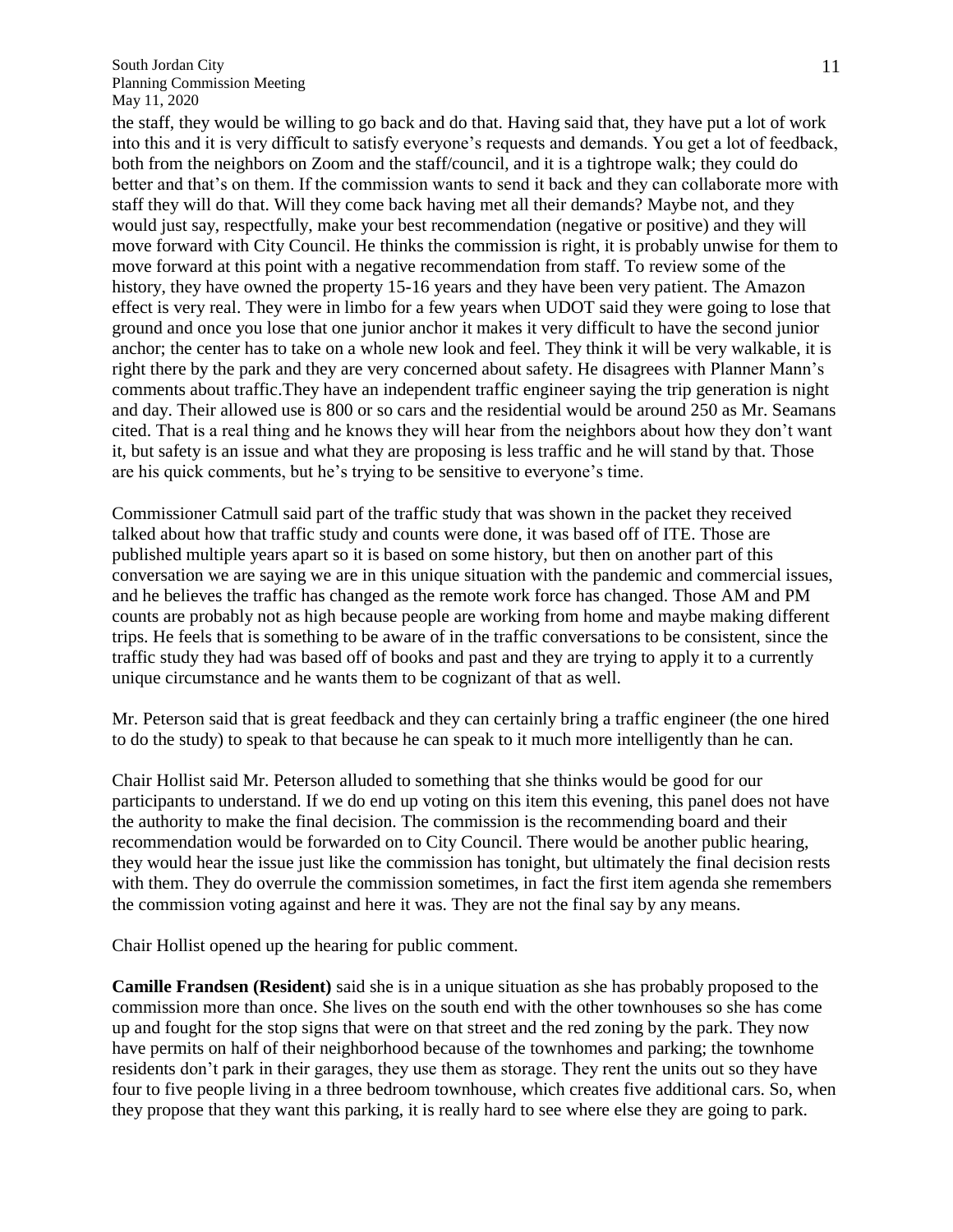They have that little trail way between Vasa and the paint shop, so that's an easy walk through; they will park in the neighborhood in front of all of their houses and then go back and forth where their main cars are not on Harvest Pointe Drive. That's a huge concern. She has been fighting this since 2017. They can have traffic reports that show in one direction it is 2,000 cars a week going back and forth on their street, which is ridiculous for how small their neighborhood is. Second, they are proposing parking along Harvest Pointe Drive. Great idea, but it's not going to be used for the residents, it is going to be used by the people who come to the park. If you've ever driven down the street, they red zoned the one side because they couldn't even get two cars down the street. The way it bends and curves, you are lucky if there aren't traffic accidents now. By having parking available to the people who come visit the park it isn't going to be for the residents, it's going to be for the park people. She is glad they are recognizing the safety of the park for how many times a kid runs out in the middle of the street; they are worried that it will eventually happen and whose kid will it happen to. Those are her main concerns being on the other side, and she knows everyone else who is closer will have more concerns.

**Rachel Rasmussen (Resident)** said her home is just across the way from the houses that back the property that we are talking about today. She also has a unique perspective because she also lived in the DR Horton townhomes that are on the south side of the neighborhood. She has seen firsthand some of these concerns that are being brought up tonight. It is a real thing, people don't use their garages for parking and there are multiple renters (some of which she knows personally) that have three to four people in the same house with four different vehicles, so this is a valid concern. Just today, she has a picture of 10 cars that are parked on the side where Camille was saying it is used by the park users and it happens like that every day; where they come down the street and it's just lined with cars and it's a real safety concern with her having five young kids. The traffic studies that have been done in the neighborhood, the news stories that have come because of the amount of traffic and speeding in the area are proof. The idea of increasing the possibility of more parking in front of their homes and more foot traffic in front of their homes is a real concern. If the Peterson Developer's traffic study was true, and having an economic type zone there increased traffic to their area, she actually wouldn't mind that; she thinks she would prefer that because that wouldn't increase traffic in front of her home where her children play or her two year old toddles out into the street all the time. She would prefer that it remain a business, even if it some sort of shipment/Amazon center or WalMart where people are coming and going because they are accustomed to that. There is a UPS store with trucks coming in and out, and that isn't a concern for her. Her concern is traffic right in front of her home and parking right in front of her home.

**Paul Stringham (Applicant – Peterson Development)** said he wants to reel this back a little bit. He wants to start with his thoughts on the premise that they are very hopeful as a company that they can find this right compromise because they want to recognize, and they do recognize, the needs of the community and city. He believes with Peterson Development, who he has worked with and consulted with for 37 years, they do take this interest and position seriously. He has signed and negotiated with every lease that is in that project. For every spot that is vacated, with new tenants coming in, he has been instrumentally involved. For 15 years this piece of property that we are referring to, he can count on three fingers the amount of interest they have had in commercial activity; it is simply not there. It is a challenge, it doesn't have frontage off of 10400 South (South Jordan Parkway). They deal with it, right now it is a field and more of a weed abatement program than anything else they are engaged in. They would like to do something with this. The whole retail sector has changed, it has been completely redefined since they started this project back in 2006 and to find an anchor or junior anchor that size that you can really count on, you can count on two or three fingers tenants who want to be there in that kind of space; they have consolidated and it is very difficult to do. Leasing smaller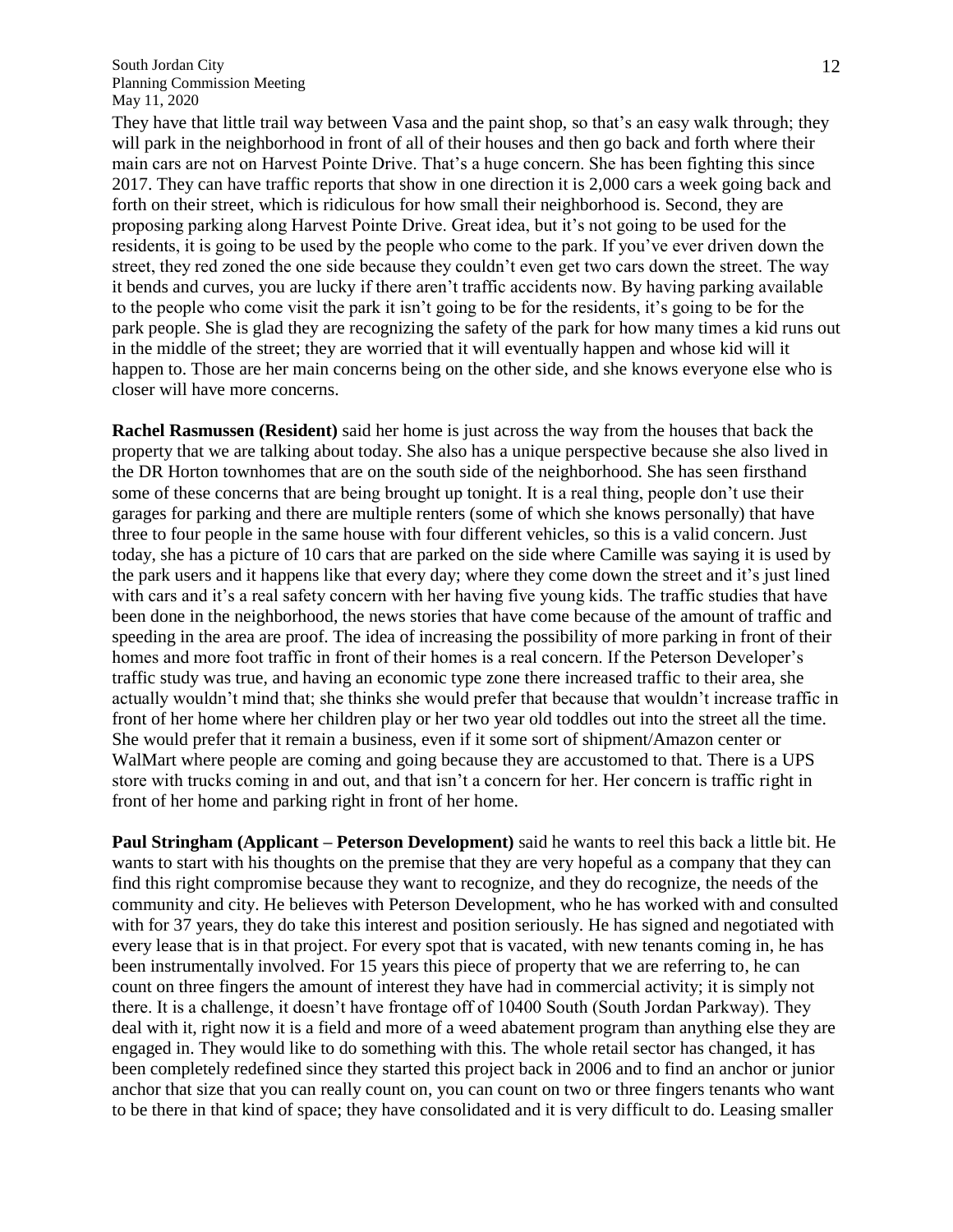space could be done with a residential component there. He believes, as Mr. Seaman and Mr. Peterson have mentioned, that there has got to be some sort of mixed use component there where they believe it could be compatible to the neighborhood. He also understands that position of neighbors there that would prefer to see it the way it is, because it doesn't increase traffic and is a field. They pay property taxes on it every year and they have suffered on this project for 15 years. When Albertson's moved out of this project overnight, unbeknownst to them and the community, it wasn't right. They had a position to take, they had the option to throw the towel in and put a chain link fence up around the property when construction costs were at their highest point; they chose to lower rents to anywhere from \$25 a square foot to \$10-\$11 a square foot. That was not a break-even scenario. They have been feeding that project for a long time. This is a hardship on a developer and he is not looking for mercy or pity on that, they are not as a company, but they have covered the debt and shortfall for every month for 15 years. They would hope that they can find a resolution in working with the community to make this work. He hopes what he has to say is of value because they do care about South Jordan, they have developed a lot here and they enjoy the relationship with the city, the community and with their neighbors.

**Danny Wehungie (Resident)** said he lives on Harvest Pointe, at the stop sign at the intersection of Grassy Meadow. He just wants to echo some of the things that Mrs. Rasmussen stated. They moved into their house about two years ago, bought their first house there with his wife and two kids. They were excited about the neighborhood, street, park, all of those things. The first morning they came out, they had both of their cars parked on the road and came out to see they had both been totaled and smashed by a hit and run driver. It was a very challenging time for them and a welcome to Harvest Pointe and the safety issues. With the amount of traffic that they have seen and witnessed every day from their front porch, the number of people that cut through their area to get to Bangerter, he thinks he would agree with Mrs. Rasmussen that he would rather it stay commercial. He feels like the local traffic that would come up and down would be more. The traffic study from the beginning seemed flawed to him and that it was looking at a big box commercial real estate, but now in the same vein we are talking about how commercial real estate has changed and we can't lease that property out so he is getting somewhat conflicting arguments and logic around that property and how it would be used, the amount of traffic it would bring to the neighborhood. If you just walk up and down the street you can look and see there are trees that are planted next to the park; some of those trees are bigger and smaller. Just in the last two years he has lived there cars have come over the curb dodging other cars and have destroyed those trees. It is only a matter of time, with that traffic and that curve, with the properties that are around, that two people dodge and someone goes over a curb and something terrible happens with the kids at the park. For them, it was just their cars, those can be replaced with insurance, but people's lives and people who live in the neighborhood would generally agree that less traffic is better and personally he doesn't believe the traffic study.

**Mark Nelson (Resident)** lives one house in from the intersection of Grassy Meadow and Poppy Meadow Lane. What his neighbors have said is 100% true, the situations they've described are all there. The traffic is unreal some nights, especially when Neilsen's is busy. On an average day when school ends you're going to see 15-20 cars parked along Harvest Pointe at that park. Those parking spaces would be taken by this change to the property and there would be nowhere for the people who come to the park to park there. On the parking situation, their concern is that on Poppy Meadow Lane and Grassy Meadow there is a walkway into the development that is there to access the commerce over there. If these townhomes are put in, the east end of that project will be a perfect access point to their community. In his previous neighborhood over there, the Villas at Sterling Village, he was right on the corner where they put the road through and it became a walkway; the issues that come with that are not good. If it is just them accessing the commerce it's not a big deal, but if others start to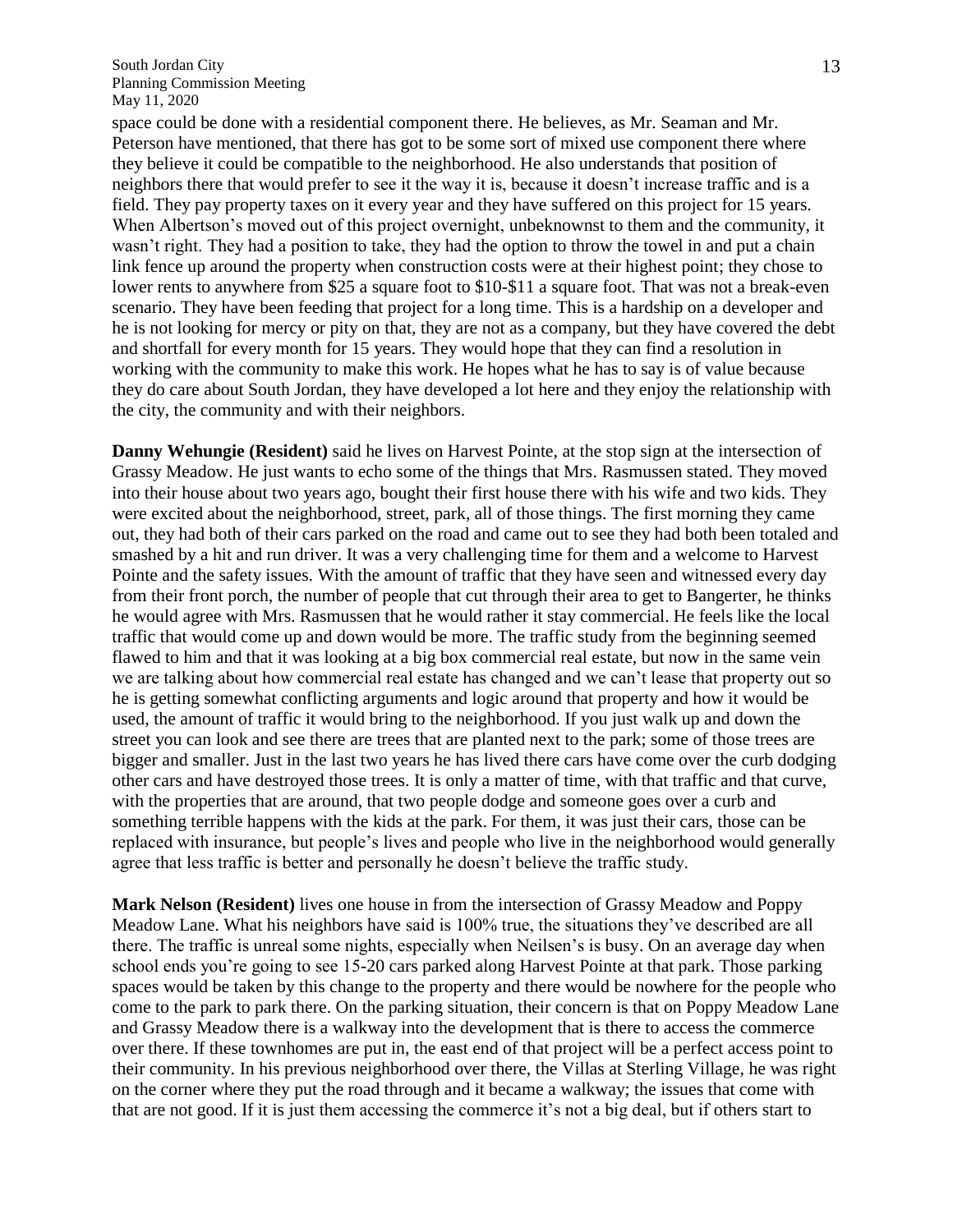access their neighborhood for parking in their community they are running into another situation. He knows that many of his neighbors have expressed that they are not going to take it, there will be fight and pushback to keep them out of their community. If they are going to move forward with this project at any time he asks that walkway to possibly be gated off for the utility units in there, to only be accessed by the city or the utility companies. He understands the situation Peterson Development is in, it has been sitting forever and personally he would love to see something go in there. It is sad that he said there have only been three applicants who even expressed interest in it, but they would love to see more commerce in there. It is sad Albertson's doesn't exist in there anymore, they would have used it to death.

**Brad Neves (Resident)** said he is across the street from Danny. They woke up that morning to see his and his wife's vehicles, along with a third, smashed by a driver that ran through the stop sign. The amount of traffic and width of these streets are not really supportive of the volume that they have. He asked for the dates from the traffic study that Peterson did. His concern about the dates is that most likely it has been since the pandemic began, since people were moved to home offices and kids have been homeschooled, and he finds it very hard to believe that residential application of this land as proposed would actually reduce traffic. He doesn't understand, at the very least it might reduce traffic with the commercial in the PM hours, but what he and all his neighbors have been concerned with and expressed is that they would see an increase in street parking. There are a lot of young families on Harvest Pointe to begin with, and as time goes on, where most homes are two car garages and many of those are still parking only one vehicle (as people have the right and choose to use garages for storage). As families age, these children will start driving. There will be more vehicles in each home, and the parking problem will just grow from their own existing community. He has a few concerns, and Peterson can address how they've calculated their parking figures, but he does know that they are currently listed as the owner of some of that commercial space and parking. They are not guaranteed to always hold those parcels or properties and they can't therefore claim any parking space that is not part of the parcel that they are considering developing. He would ask the commission to not let them include those spaces in the counts of their parking estimate. Like his other neighbors have expressed, please don't let them include any parking that is not included or in the land unit itself. To Peterson he would say he is a businessman himself, he doesn't like seeing other businesses struggle or have issues. We can't control everything, we put ourselves at risk in business and Albertson's leaving was difficult for their company; the loss of rent and receivables because they had to devalue it is tough. They are not as a neighborhood looking to see a company take a loss, but the values that they might experience in their own homes' decreasing due to this proposal would force a loss on some of them, so it's not their concern to necessarily see a max profit come out of the proposal that would hurt the safety, appearance and appeal of what has been a great neighborhood and community. He has lived there for five years now. To Mr. Stringham he would say even though they don't want to see the proposal go through as it is, that doesn't mean that they don't want to see it improved. As others have said, they would love to see the appeal look nicer than it is. They see the concrete waste disposals there, the weeds, but it would be nice to see something better than that. An entire commercial or professional development there, most of the neighbors would rather see that than the townhomes. He doesn't know that he's going to make a lot of other points tonight that are much different from the other neighbors, so he will respect the time to hand it back. He would ask the council to vote to deny if they are going to vote as it was recommended at the onset of this public comment section.

**Tina Falk (Resident)** said her property is to the south and shares the fence line of this Peterson Property. She is in a little bit of a unique situation. She agrees with everything that has been said up to this point from her neighbors and neighborhood. They picked this property for a reason, because it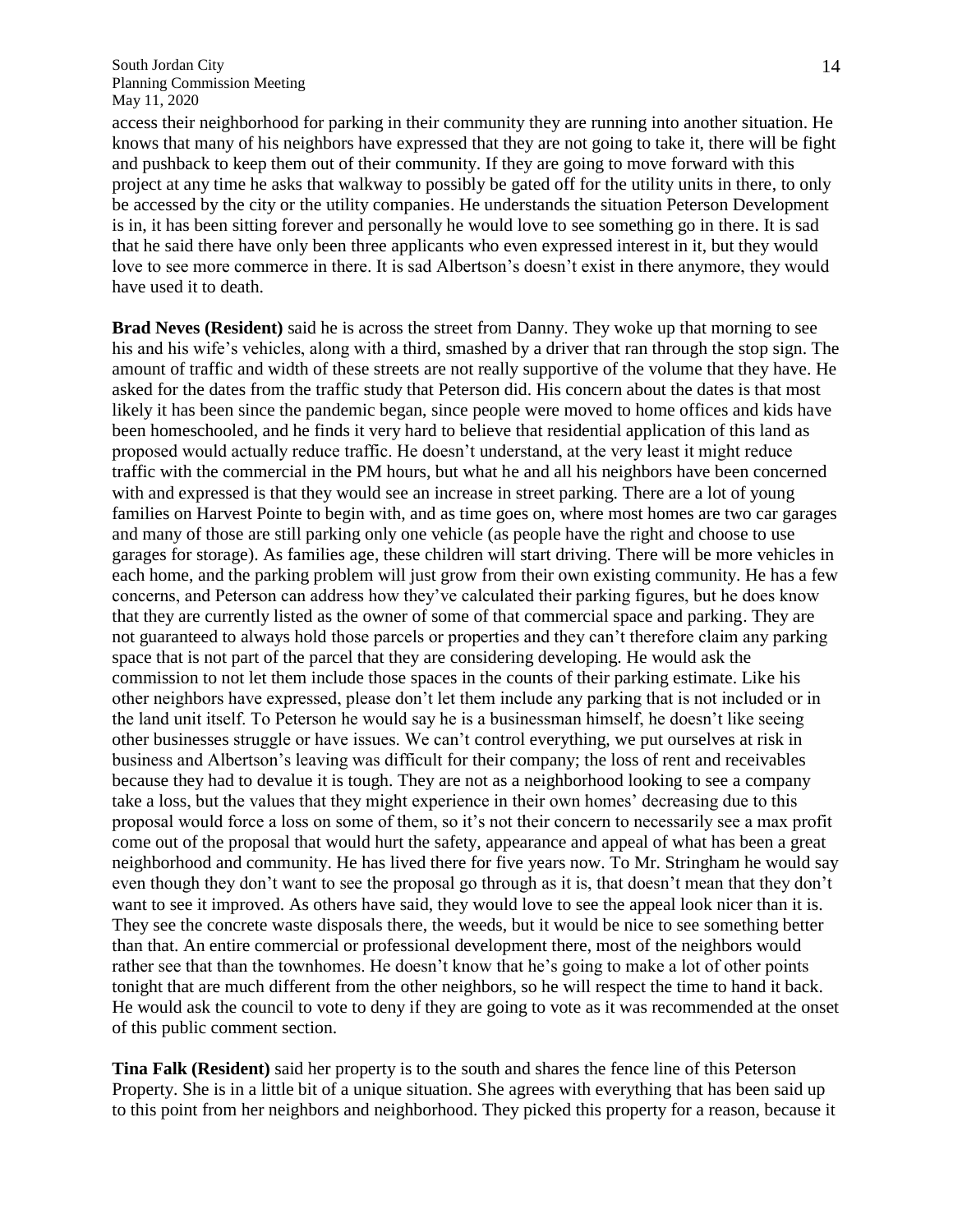was on the outskirts of the development. Her kids are older, they (the residents) are older and didn't want to be in the center of a community, in the center of backyards and that kind of stuff. She feels with this development going in that they are being forced to live in a multi-family development because they are going to have several units within 25-30 feet from their fence line. Their backyard is very short, which they wanted since downsizing and moving from Herriman. They like their backyard and knew that this was zoned commercial and that there could be potential for another building like what already exists being put there that is run during business hours. They were not prepared for this, to be sitting in her backyard and hearing a motorcycle start up in the garage or a DIY project happening with a saw right outside her back door. She is not prepared to hear the garbage and recycling crew going down her fence line, her bedroom windows are on the back side of the house for the most part. She does live right along that pathway where people walk from their neighborhood to Vasa, Domino's and Roxberry's; her community does love that part. She loves the idea of being able to have more of that content there in their neighborhood. She is also concerned and sent staff her thoughts in a presentation that she believes was passed on to the commission. She is concerned about the residents that will live on the north side of these townhomes that back up against these commercial buildings. You will see pictures she took, she doesn't need to stalk the UPS store as it's there every day; sometimes during Christmas time there are five UPS trucks jockeying for position. There are people that are picking up their big parcels, the Sherwin-Williams guys, and who knows who else is going to move into that other strip area there. If she was a resident there and had to back out, running late for work and needing to get her child to school and had to sit there and wait for a semi-truck to move that is going to be an issue. She doesn't see how squishing a bunch of people in this awkward area is enticing to purchase, especially at the costs of things now, to live in a setting like this. She is not in favor of the townhomes at all, and she does hope they can come to a conclusion and solve this issue. She very much values what Peterson is wanting to do with the walkway and adding parking for the park, but she believes there is another path and she hopes they can all be a part of this and bring the community together. She doesn't want these people to move into these townhomes and they are hated by this whole section to the south of them, that's not a good way to have a new beginning. The commission can review her presentation and she will leave it at that.

**Abhiram Guvvala (Resident)** was unable to enable his video, but said what the neighbors have said it absolutely true. The biggest challenge on this proposal for townhomes is that they are comparing the parking with the Rushton Meadows Townhomes, which is already bad. You don't want to compare against bad and say "we are good." In order to make things better we need to take a better step not to compare against something which is not right, and then showing what their problem is and that they are addressing it. Along with all the points he wants the commission to consider that the comparison is not correct here.

**Everett Rasmussen (Resident)** said they are very passionate about this and some of it is outside the context of tonight, but as may or not have been shared he wanted to share that they moved into Rushton Meadows at the beginning of the development five years ago. They spent two years in the townhomes, three years in the single family homes, and the reason you hear everyone so passionate is because the issues have just kept coming at them. First it was no driveways in the townhouse development of DR Horton. Then of course as those moved from being owned by the occupants to then being rented out and all the car issues, community parking in that area turned to permit only with predatory towing coming. Then, dozens of parking stalls painted on the road by the canal and LDS meetinghouse and the neighborhood to the west, followed by the park installed with no dedicated parking. He did notice there is a little sign that says "this parking lot is shared with Neilsen's Frozen Custard." As they all know, nobody is using that and he is curious to know, as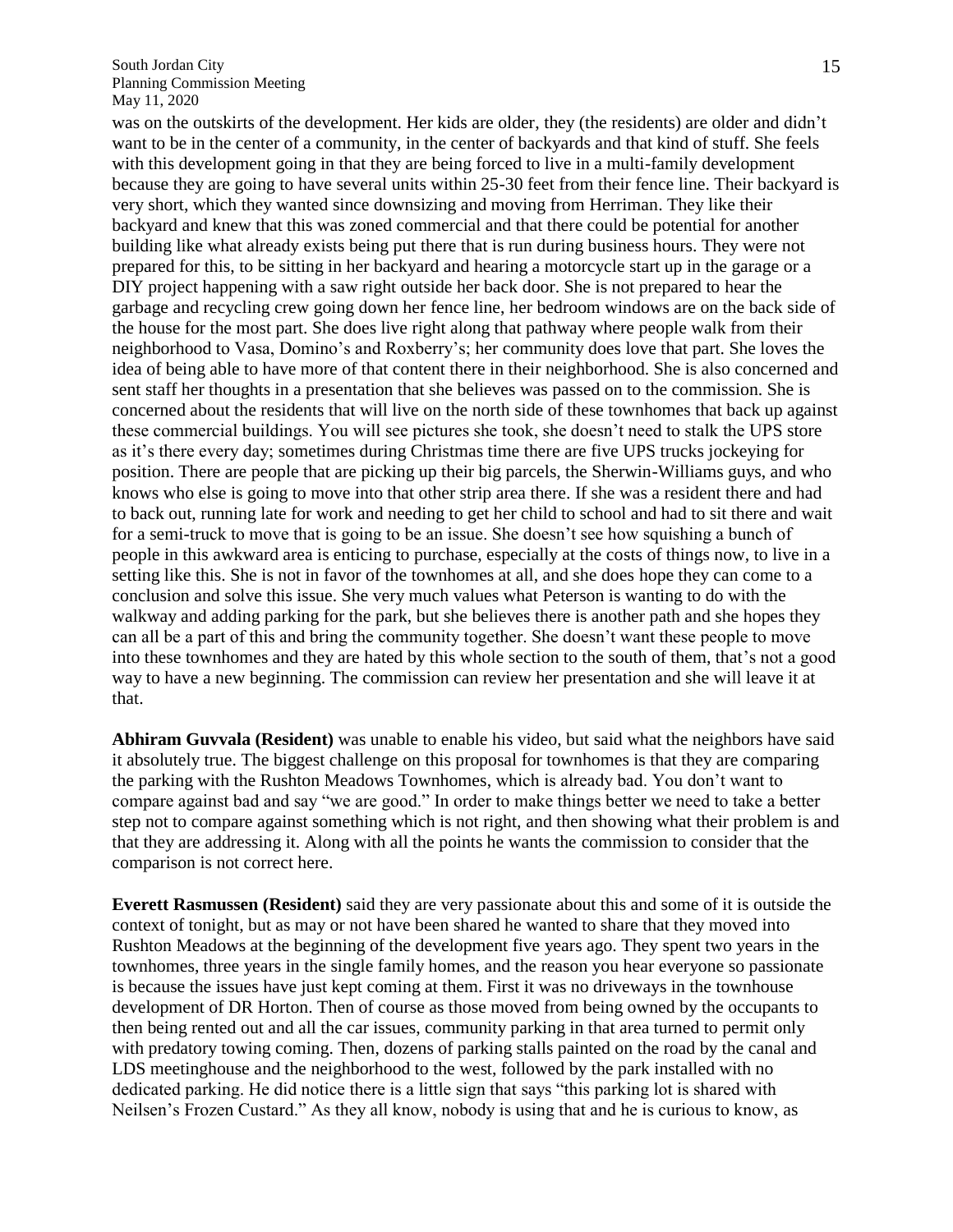hindsight is 20/20, what the options are for this area. He would love to see the park built there instead of the townhomes, it would have made a lot more sense than backing a canal and a road with no parking. If that is an option he thinks certainly the neighborhood would love that, he doesn't know the economics of that piece but it would certainly be something. If they are not getting any commercial bids they would love to propose a park there with actual adequate access. However, with the 11 homes being bulldozed, in recent memory they have been beat up as a community. Now they are dealing with the Bangerter expansion, then with this proposed rezone and jamming the townhomes it really just feels like the last straw for a lot of them as residents. He and his wife chose to stay in the neighborhood because they love the people there and the problems just keep coming. He knows Peterson is feeling the effects of a lot of those and so they are not blaming them for some of this backstory, but that's really what has happened to them as a community. They have had issue after issue. He is Danny's neighbor and remembers when he moved in, they all keep talking about it but it's just indicative of the problem. It is representative of the emotions they all feel, that they are feeling crammed. Another point regarding traffic is that there are a number of homes due west of the LDS meetinghouse that, over the last several months, have been built out very rapidly and will add significantly more traffic on Harvest Pointe Drive as those folks then use that road to access South Jordan Parkway. As those homes are completed they will have even more traffic along that road. They have been beat up, some things have been out of their control and they get that, and they are not looking to take down Peterson or anything as they are a business and they want them to succeed as well. They agree with the denial that has been proposed and they would love to see something more amenable to both sides of the equation here.

**Mindi Butterfield (Resident)** said that something she doesn't believe has been brought up yet about the traffic is that if this is going to be zoned as commercial, she doesn't see people coming in on Harvest Pointe for that purpose. If they are coming for commercial they are going to come in off of 10400 South, they are not going to be using Harvest Pointe Drive. If she was looking for a commercial space and trying to find it, she wouldn't go into a neighborhood, she would look off of where Vasa is, she wouldn't even be entering Harvest Pointe Drive. She doesn't think their numbers can be right because the traffic they are getting is residential, it is not from the businesses.

### **Commissioner Gedge motioned to suspend the rules and allow additional comments to be made by repeat members of the public. Chair Hollist seconded the motion. Vote was 5-0, unanimous in favor.**

Mr. Neves said he was still looking for the dates of the traffic study, and beyond that he wanted to propose to not allow a future study to happen in the event that Peterson wants to do another study until the Bangerter expansion has been completed. Now that 10400 South has been shut down at Bangerter, their traffic patterns are vastly different and another study should not be done until they resume more of a regular pattern.

Commissioner Nathan Gedge said the dates for the traffic study are in the packet, but they will address that question after public comment is closed.

Chair Hollist closed the hearing to public comment.

Chair Hollist said there are a lot of concerns to get to, most seem to revolve around parking, traffic, speeding, views, change in the zone and having something come in that was not anticipated. As far as questions, she believes the first one was regarding the walkway. She asked what the options were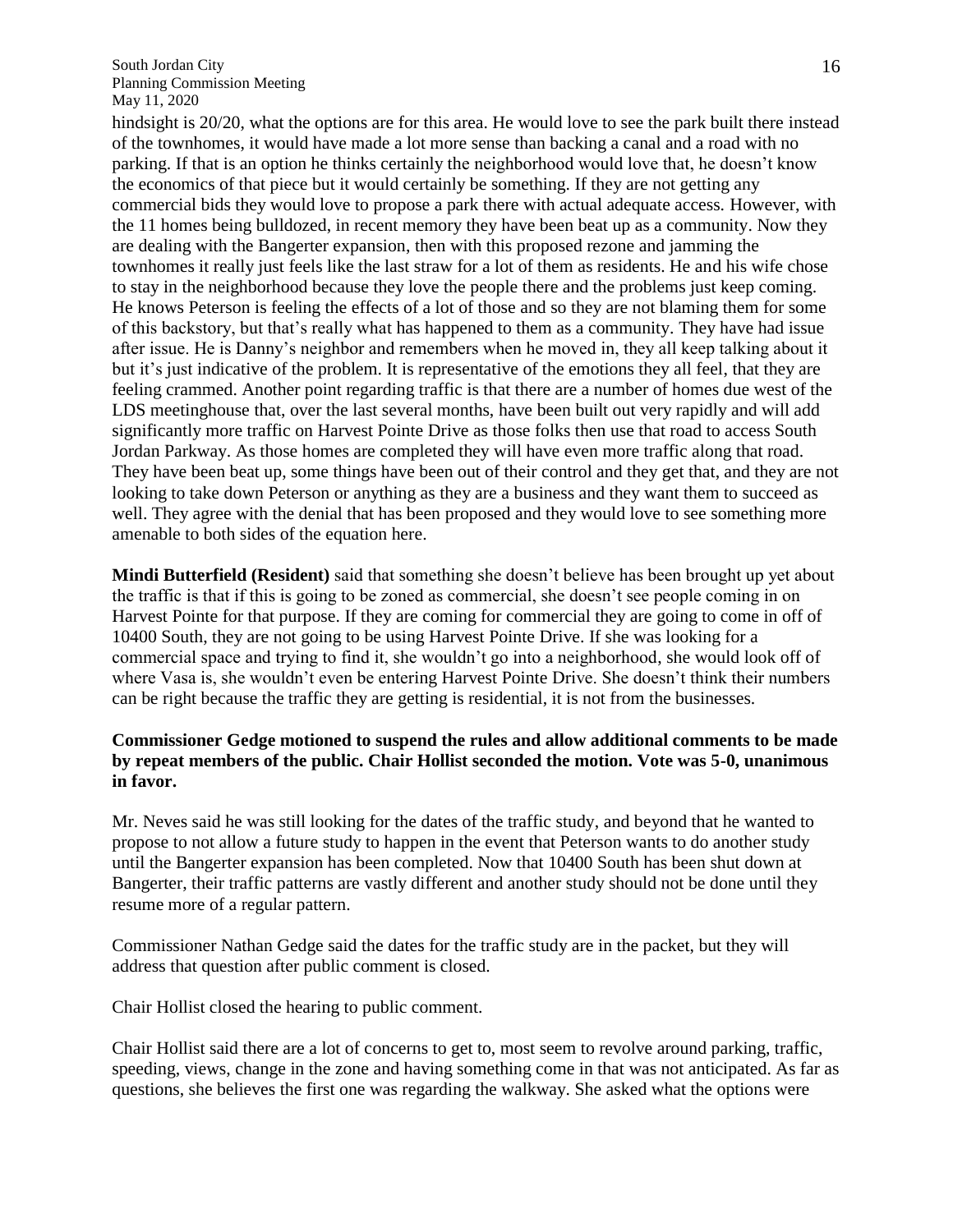South Jordan City Planning Commission Meeting May 11, 2020 with the walkway, if it was part of an HOA agreement or does the city have some measure of control over that walkway to gate it off, should it be requested by the residents of the neighborhood.

Assistant City Engineer Jeremy Nielsen said he would look at the parcel data, but believes it would be controlled by the HOA. After research he discovered it is controlled by the city.

Chair Hollist asked what the city would do if the residents called and expressed an interest in having that gated off, or having a gate installed that only certain people can open.

Engineer Nielsen said he hasn't been asked this before, gating off a walkway. He doesn't know the purpose of the walkway but they would certainly look at it and see if it was something they could do. He doesn't see any reason why it would be an emergency access or anything like that. Maybe it is a utility corridor, but they could come up with a way to still access those utilities. Right now he doesn't see a reason why that couldn't be done if there was pretty strong support of that.

Chair Hollist said that Mr. Nielsen with our Engineering Department is very responsive. Our city is very responsive when issues come up, so in the future, should there be a desire to limit the access through that walkway, the city is somebody that you could reach out to and work with to accomplish that. The next question she had was from Mr. Neves and it was the date on the traffic study. For the benefit of those joining tonight, if you go to the city's website under "meeting minutes" (where you went to find the link for the meeting this evening) there are several options where you can see our agenda and you can see our agenda with supporting documents. The supporting documents link will open up the entire packet they have had access to that includes staff reports, letters between the city and the applicant on this particular issue, and she believes it will give you the dates of that traffic study.

Commission Gedge said he is looking at it right now and it is dated October 14, 2020, but there is no date range of when the study was conducted on the three pages, so we may want to invite the applicant to shed some light if they have that information.

Engineer Nielsen said on that traffic study they did not go out and do formal counts, it was more of a comparison of land uses; what a shopping center would look like versus 28 townhomes. Then, the data that they used to determine the number of trips is based on historical measured data that the ITE manual provides as trip generation numbers that they use to estimate the number of trips that those different land uses would generate. They followed standard transportation engineering practices in generating that report. Where they were only looking at that particular land use that didn't exist, there was no need for them to go out and actually measure traffic counts on Harvest Pointe Drive.

Chair Hollist asked to confirm that those tables are generated from data pre-pandemic.

Engineer Nielsen said they are pre-pandemic. The ITE manual data goes all the way back to the 1980s, they have been collecting data since then. Whoever works for that group that develops those numbers they compile all that data. As far as Covid counts, UDOT has seen a reduction in trips by about 10%-15% on the major highways, so that kind of gives us an idea. As far as how that compares to number of trips to a shopping center versus a townhome, he doesn't really have a good idea, but 10%-15% is kind of the mark of how Covid has affected us at this point. It is hard to say how that will normalize as we open back up.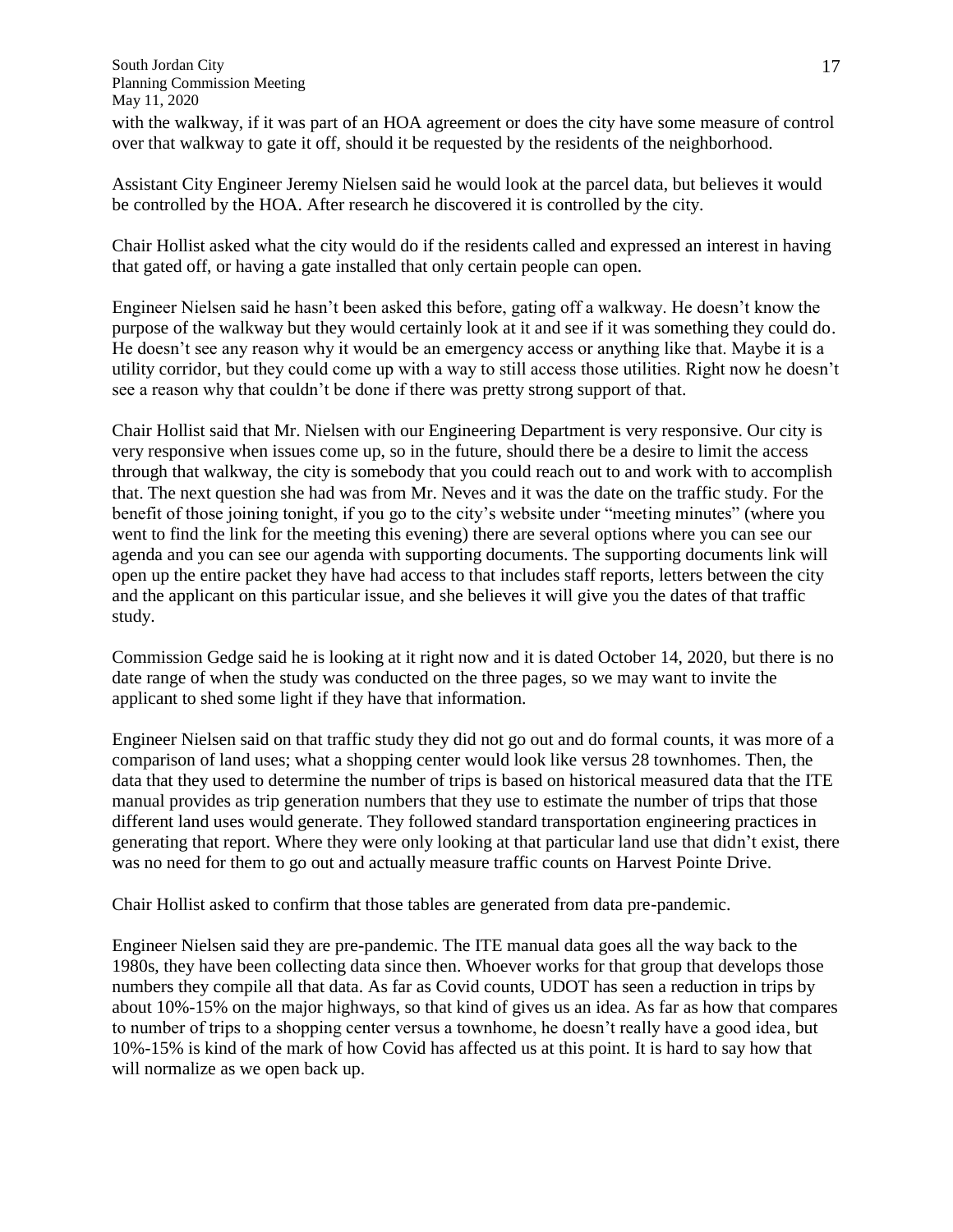Commissioner Catmull said when they were talking overall traffic counts, do they have any input or knowledge on how it has affected AM and PM traffic counts, or the peak, as we have been in the pandemic.

Engineer Nielsen said he hasn't studied it in that detail, other than the peak correlates really strongly to the total daily count. If the total daily count has dropped by 10%-15% then our peak likely has followed that 10%-15% as well. There are always cases where the trips are spread out a little more with more remote work. There are a lot of variables, but at this point all he has is the 10%-15% for Covid.

Commissioner Catmull said he presumes that the rigor for this type of application was appropriately followed and his comments to the property developer were more about, to the extent that we can, recognizing both factors; if we are going to apply the pandemic on one side, we should apply and talk about that on the other side as well.

Engineer Nielsen said some of the people on Zoom questioned the trips that would go down Harvest Pointe Drive, and that is a valid point they are making. In the report it mentions the trip generation of 755 trips for a shopping center, that is just what that shopping center would generate. The study did not say they believe 20% are going to come off of South Jordan Parkway, 30% will access from Harvest Pointe Drive. This study was more of a comparison of the total number of trips from the source. We should keep that in mind, it is not saying that all of those trips would be directly off of Harvest Pointe Drive, it would be spread out among the different accesses. He is sure they would use Harvest Pointe Drive, but there would be a percentage that would use other accesses as well.

Chair Hollist asked for comments on the space that would be between the Sherwin-Williams buildings and the driveways of what is proposed, as there was concern about those driveways being blocked. Is it meant to be just a pass through lane, is it appropriate to technically park on (whether or not the reality is that they do).

Planner Mann said this is something they hadn't really taken a close look at. It does look like the concept shows the standard minimum of 24 feet wide interior driveways that you would find between rows in parking stalls. If there is going to be space there utilized by deliveries and other vehicles, in addition to potential for cars to back out of their garages, that does provide a conflict in those uses especially in the morning it seems like; that definitely is a valid concern.

Chair Hollist asked if when staff is working with the applicant, would they recommend a bigger setback.

Planner Mann said it would come down to how the overall development is laid out, to make sure that those concerns are addressed as much as possible so there isn't that much of a conflict between those users.

Chair Hollist said for educational purposes, can they address the parking issues; specifically, which parking spots would be assigned to this property and can thus confidently be counted as parking spots for this development versus what is out in the commercial parking lot.

Planner Mann said you can see the odd shape of this parcel does extend to the north. Like the applicant said, there is existing parking there, so that could be counted as far as parking that is on site. Our code does restrict what parking can be used for specific use, he believes it is within 400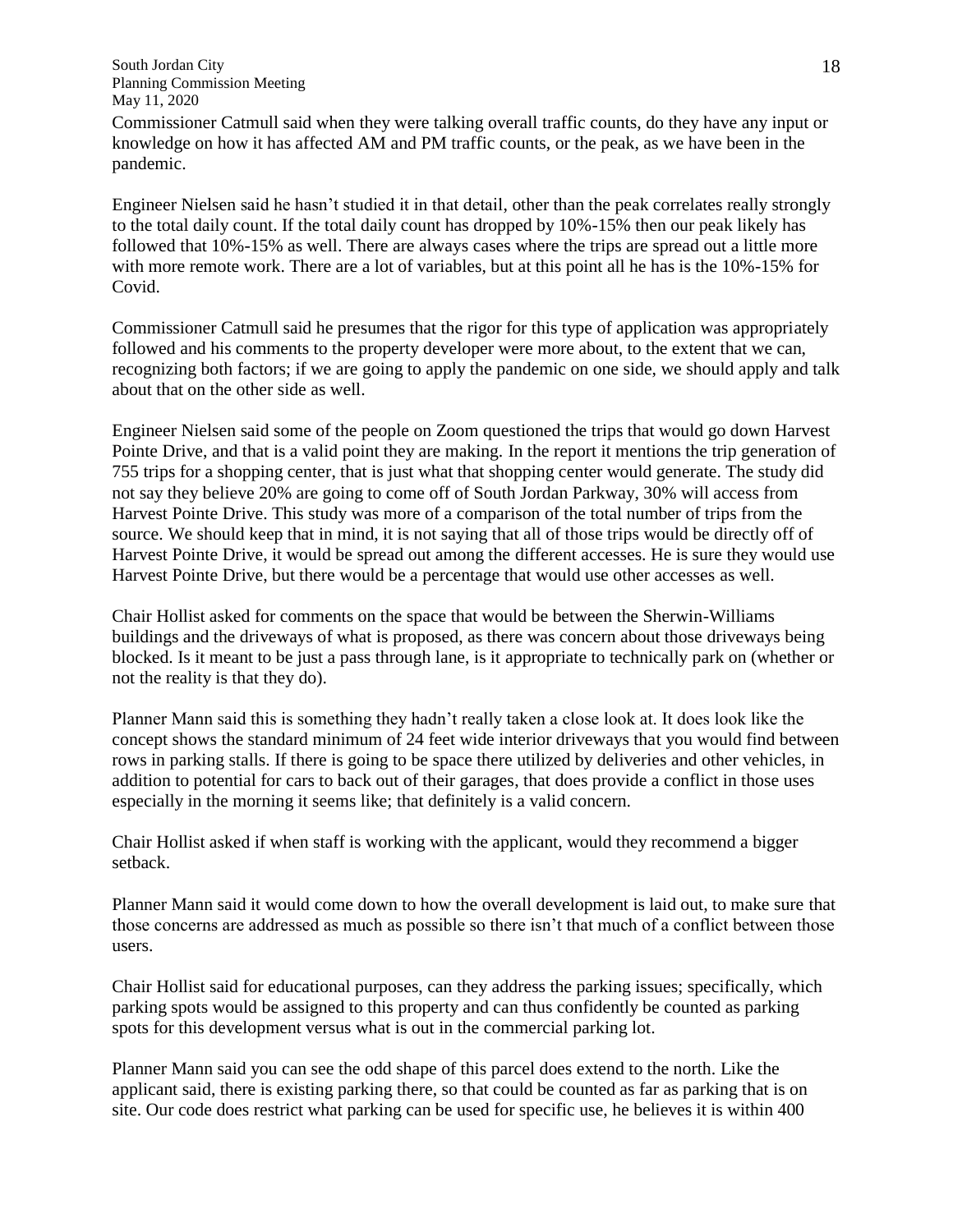feet. The parking stalls have to be within 400 feet to be considered usable for a specific use on the property. There is also looking at it not by our code, but just by how land or development would be used; the likelihood that people are going to park on the north end of that little finger that comes out of the parcel where the existing parking is to park daily and then walk the distance to the townhomes doesn't seem legitimate. It is more likely that parking will be used by any development of the office/condo are that is shown on the concept plan (the blue buildings).

Chair Hollist said to address the concern that was expressed by Mr. Rasmussen, how would we ensure that the parking that has been set aside for these units is always tied to these units. Let's say the developer decided to subdivide and separate the residential from the commercial, is there any way to write into the agreement that certain spots must remain with the residential portion.

Planner Mann said yes, that would have to be clearly stated in the development agreement, something like "the existing parking can't be used in the parking calculations for the use, the use in this case will require this ratio rather than our standard ratio." That's where the development agreement plays the most important part with this type of proposal or concept, where we are basically creating all the requirements for the zone for any development to ensure the impact on existing residents, property owners and businesses is as low as possible.

Chair Hollist asked the other commissioners if she had addressed all the specific questions that were brought up during public comment.

Commissioner Gedge said there was one that was raised repeatedly and he wants to bring it up to staff for response. They said there are a lot of rentals going on in this area. He is assuming that is part of capitalism, people can rent out their home, but do we have any type of plans for a rental cap or an Air B&B cap like Millcreek and other cities have started to implement so those types of rentals have to be registered with the city, to at least somewhat limit the number of vehicles per unit to help with the parking issues.

Planner Schindler said he believes the city has a rule that if you own a certain number of rental units you have to register with the city and get a business license and operate that way, but as rentals within the same structure (one townhome has four to five people living in it that are unrelated) the city doesn't have any way of limiting the number of units that are rentals. They could require them to put it in the development agreement that they have to set these up as owner occupied, or set a limit that you can only own one unit but you have to live in that one and can use another as a rental. The developer themselves could also not subdivide them and make them rented townhomes so they are all rentals and own them, and continue to own them. He is not sure what the plan is for that, but he assumes, since they have sales prices listed in the staff report, that they were intending on selling them and not renting them out. At some point in the staff report the density was mentioned, that they are proposing being nearly 11 units per acre; it has been the city council's practice when they approve townhomes through the PD zone to not go above 8 units per acre, and this is another reason why the staff is recommending denial because they think that density is too high.

Chair Hollist asked for the density of the Ivory Homes project that had the workforce units in them.

Planner Schindler said it was less than 8, but along with the townhomes they also had a large piece of property that had single family residences on it, which is why their density was lower. This one is a smaller property and it is only proposed for townhomes.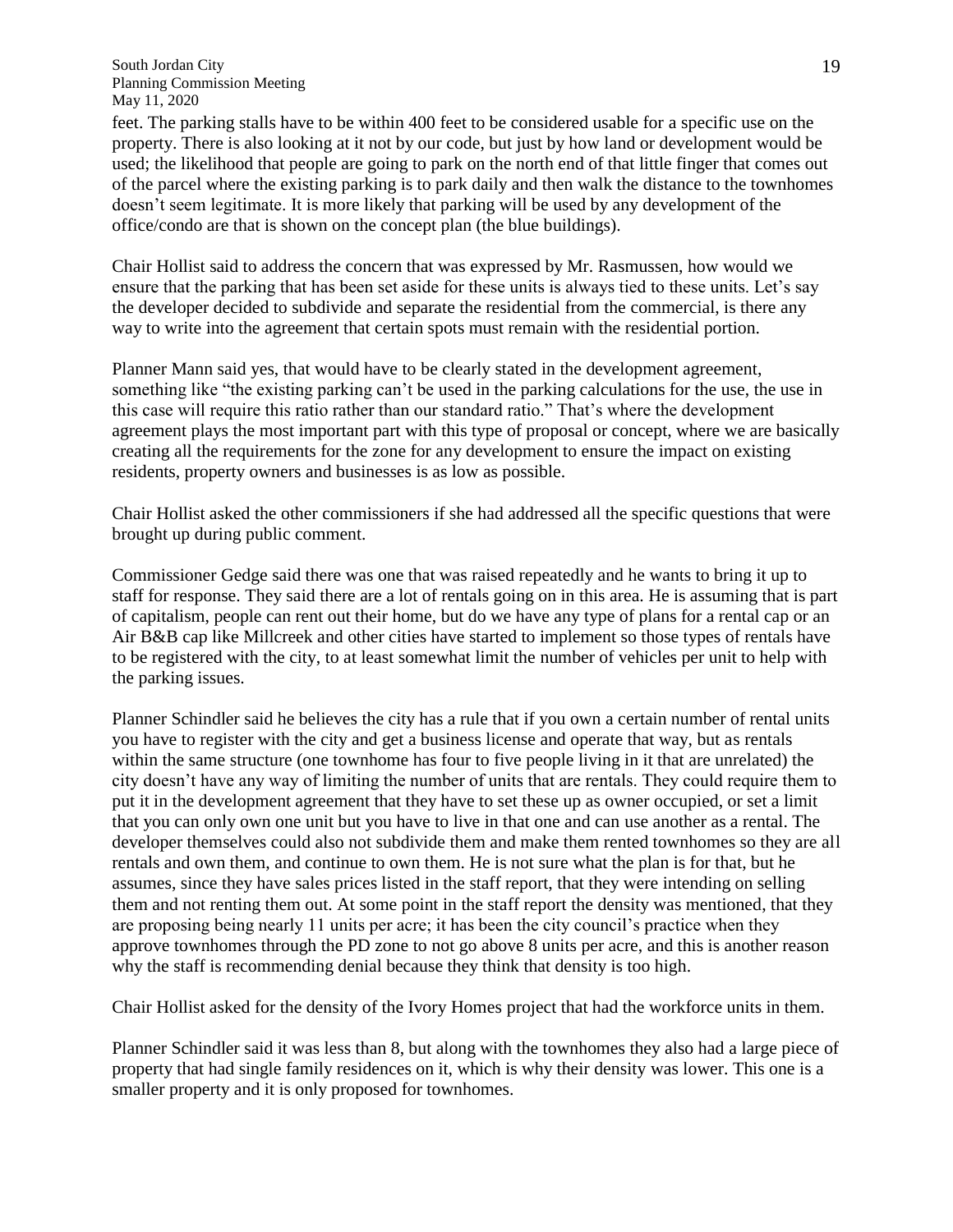South Jordan City Planning Commission Meeting May 11, 2020 Chair Hollist said that in the staff packet it showed south of this property is zoned RM-8, the

applicant however claimed there were 15.4 units per acre.

Planner Schindler said in the entire Rushton Meadows project there is 8 units per acre, it's just that there are areas of that that are less and of course the townhouse areas are higher, but it is the entire development that is counted in that.

Attorney Simonsen said he wanted to point out an error he should have caught sooner in the staff report. It says on page four of the staff report that their alternatives tonight are to recommend denial of the application, to propose modifications to the application, or to schedule the application for a decision at some future date. The report does not say that you can recommend approval of the application and he wanted to make sure that nobody has been deceived by his failure to catch that error in the report.

Chair Hollist said she believes they have addressed the concerns brought up by residents, she is sure they have also reviewed the concerns that staff brought up. There were concerns about the landscaping and where the air conditioning units will be, garage size and standard setbacks, as well as general concerns about not having sufficient information to feel comfortable recommending this. She is open to suggestions on how they want to proceed this evening. Attorney Simonsen just laid out some of their options, she is curious to have the applicant weigh in as well, whether he is interested in continuing to work with the city. They could potentially table this and bring it back when they and the city feel like they have addressed some of these concerns. They can certainly vote on it this evening and forward it on to City Council; like she said, they are just a recommending body, they do not make a final decision. They are welcome to listen to the commission's conversation and then at that point they can call the applicant up to ask what their preference is.

Commissioner Morrissey said the issues before us are usually pretty straight forward so he doesn't have much to say on those. On this issue there is obviously a lot of controversy and a lot of discussion, a lot of opportunity for us to refine this project to something that he thinks we all want to see in that area. He would like to see that area built out. He doesn't want to see that area built out in a way that restricts future opportunities for that mixed use and he feels that the staff has presented some opposition to the current plan because they feel it doesn't meet all the needs of the city in that area as far as what it is currently designated for. He thinks there needs to be some refinement of the application, of the proposal, through the process that has been set up and our staff at the city does a great job of working through those issues and takes all the time necessary to address those to its fullest extent; they usually satisfy the majority of those issues and he feels like the applicants did too. This is an opportunity to reset and do just that. This is a very unique situation on a unique piece of property and area. He understands where the citizens and residents are coming from because he lives near this area. He lived in this area before that development behind this current proposal was even developed and understands the anxiety, frustration and emotions that can go into high density or proposed high density like this one; the situations in which they are putting their families in and what they thought this area would or could be based on what it is designated to be. He thinks, through the economic times we live in and through the transition of current land use and how it is currently proposed, there is going to be some changes made based on the times. Those times are now. Unfortunately and fortunately for this applicant there is a realization of this. They named it the Amazon effect and he gravitated towards that because he understood it. In business right now there is a transition, people are working from home with less opportunity to rent out office space because of the online presence that we are seeing and people are gravitating towards. That is great, that is how the economy works and how we change and grow. At this time though, unfortunately for the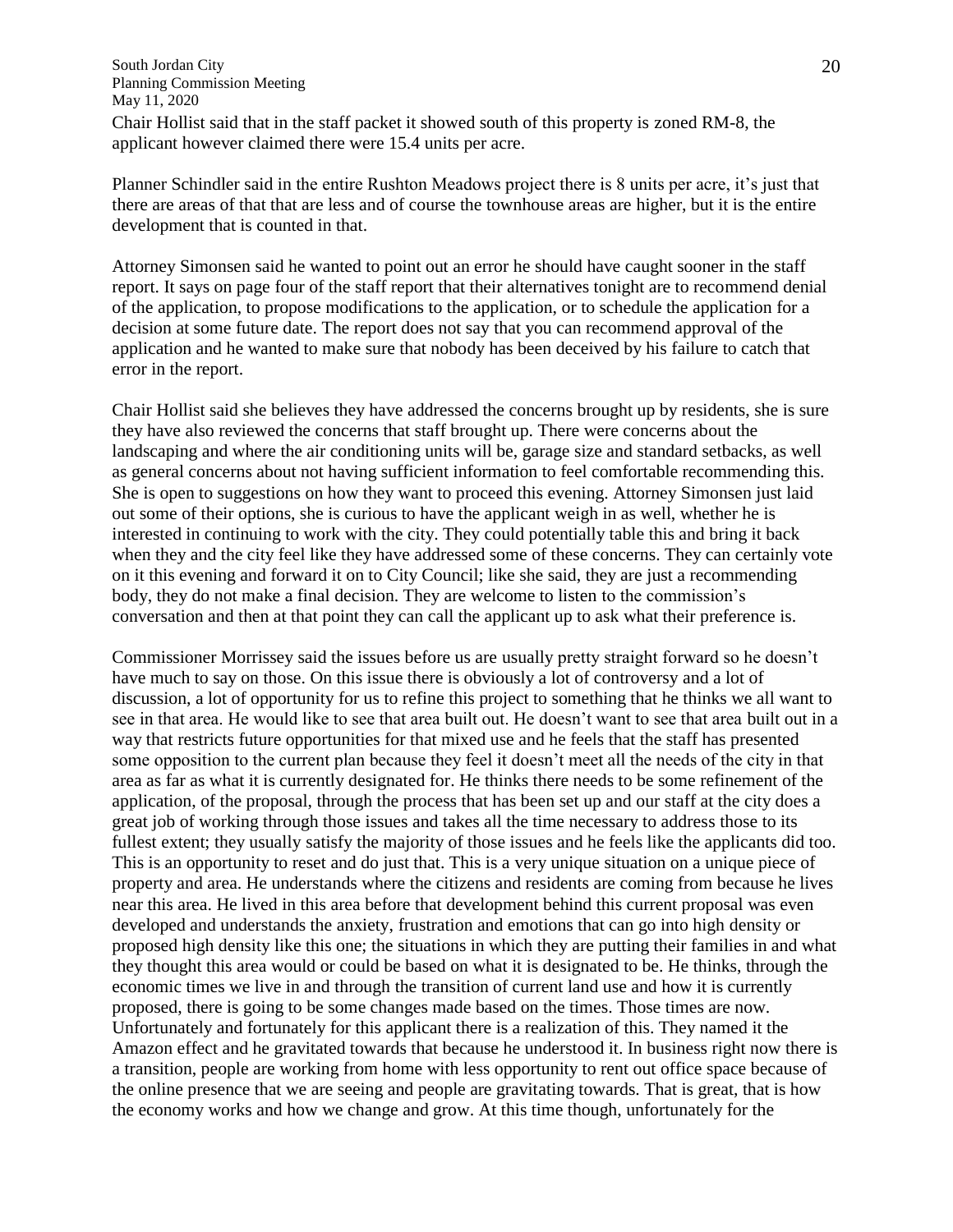applicant, they are the guinea pig and we get to go through this process together. It is going to be a little longer than usual. They mentioned eight months, it may take a little longer to figure this out so we are comfortable with it as a city and as a recommending body, and so the citizens are comfortable with it. There is going to be an education process involved. The citizens are going to have to learn how to check their emotions a little bit, which is hard because they have invested a lot in that area. They have put their families there and they want to see them grow up there. There is a park there now with an ice cream shop that they want to walk to. They have family and friends there and don't want to move. They want to invest and they want to stay, but they want to see that area built out in a way they feel like they can stay and feel safe; like there are enough precautions and measures put in place that they feel comfortable with, and we just aren't there yet. We can get there, but there is going to be some understanding and compromise on both sides, and that's where he is at as far as his thoughts; he feels that staff is not there yet either. He still recommends that we table this for an undetermined amount of time and allow the applicant to go back to staff to work out some of the issues which the staff has pointed out, and come to a conclusion and maybe recommendation that we do feel more comfortable with.

Commissioner Steve Darby said it seems to him that the biggest concerns, as far as the development, come down to the density and parking. Of course the traffic is a huge issue, but based on a comparison, if that was a vibrant commercial area it would actually be generating more traffic than a residential area; even if it is a high density residential area. It seems like the builder is willing to make some accommodations. They have talked about reducing the south end there to two stories instead of three stories, they have talked about installing the flashing lights to help the community; he thinks that shows they are willing to work with the city and the current residents in that area, but it still comes down to density and actual parking spots. He has some concerns with that, and he is happy to go either way. If they decided to vote on this tonight he would probably lean towards not recommending approval to the city council. His inclination is to table it and bring it back to staff and let them work with the builder and let them see what they can figure out. He understands that there are some economic decisions based in reducing density, but if the city council won't typically approve higher density than eight it doesn't make sense to try and jam through 11. He thinks we are fighting a losing battle in attempting that. His inclination would be to table this.

Chair Hollist agrees with what has been said. She is sensitive to the difficulties that they are facing commercially in an uncertain time. With that said, they have land use plans so people can know what to expect so when a change like this comes before them. They are very careful and cautious, and she would probably recommend that the city help them work with the city council and mayor, as appropriate, to potentially start working on a development agreement so that they will be brought a plan that is firm. So they don't make a change, as Commissioner Morrissey has seen before, where something different ultimately gets built rather than what was anticipated. It may be that a mixed use is appropriate at this site. In working with staff they may come up with what that looks like, but right now it feels like it is solely focused on being high density residential. She barely feels like the commercial aspect has been addressed, and maybe that's because the applicant doesn't have a tenant in mind yet and that concerns her a little. As Commissioner Morrissey indicated, they don't always anticipate everything that is encompassed in a land use change or rezone when they initially pass them, so she would be more comfortable if this was accompanied with a development agreement that was very specific. She thinks that the staff will be able to help guide them as to the will of City Council; they know very well what City Council does and doesn't like and she knows they are very happy with the workforce units that just went in with Ivory Homes so that would be a very good angle to approach with them in this. The inclination is to encourage the applicant to do this, so that they can find something successful with this piece of property.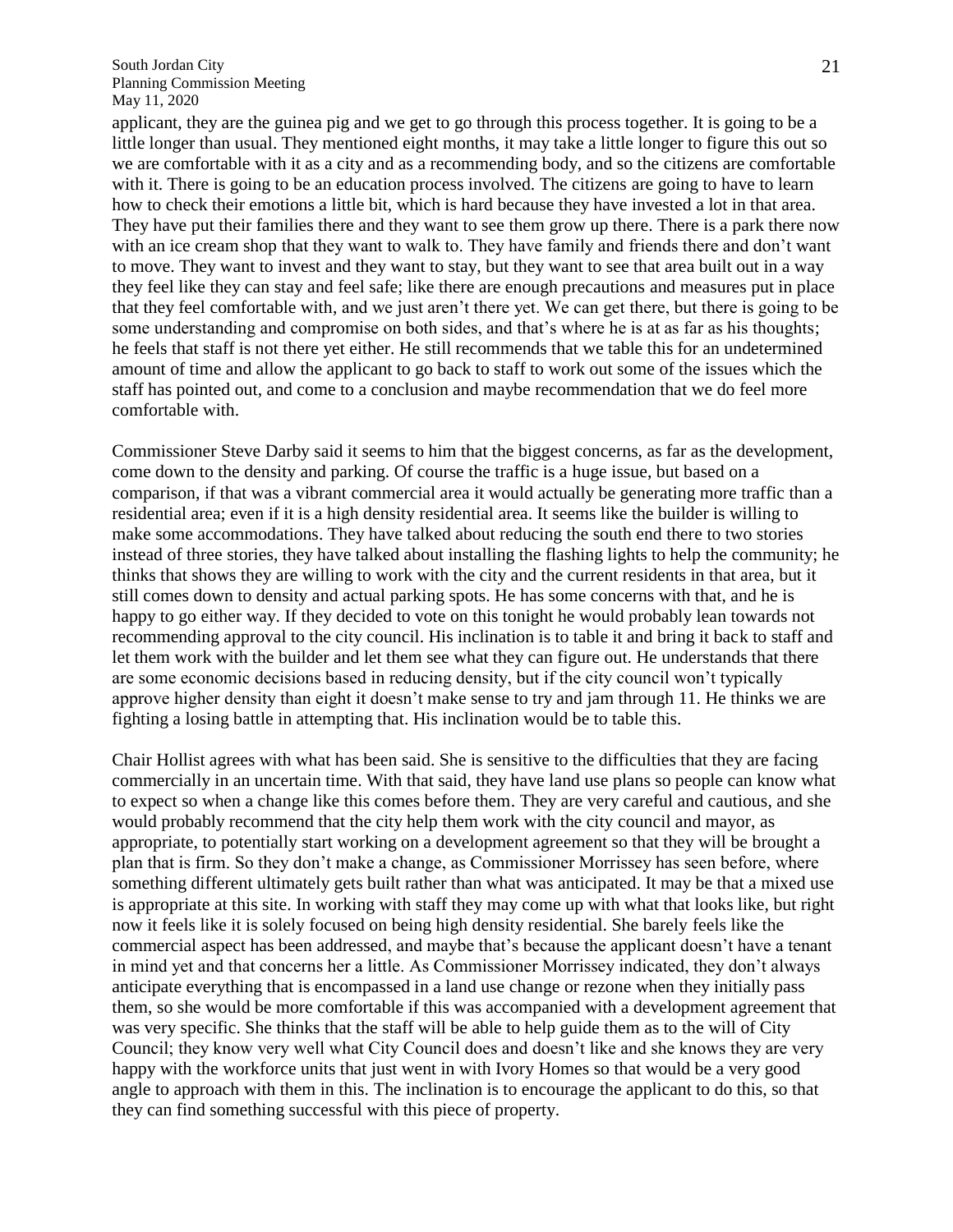Commissioner Catmull echoes a lot of the comments that have been made. He generally, at some level, likes the buffer and feels this is a compatible buffer between commercial and what is existing there in principal; to have this type of product if you can't get commercial, this would be somewhat amenable to him. He does struggle with the density and he feels that because of that there is a lot of very interesting items to it that just don't feel like they fit when they describe the conceptual plan. Things like parking across the street by the park, that was listed as a potential and that's okay if that's off the table, but as Chair Hollist talked about there were other things related to the distance between and where people would go. There are just some things about it that feel a little odd to him and might be resolved if the density was a little lower, and that might make it more amenable to City Council. He goes back and looks at what the PD floating zone gives them and its focus, and it is around the unique situation, substantial benefit to the city and then they talked about the quality that could supersede whatever existing zoning was there. He thinks the one that qualifies the most is the unique situation. He has lived in this area for almost 24 years and clearly he knows 20 or so of the years this has been there, so he appreciates the applicant having to figure out how to do this and the economic situation we are in. As far as the substantial benefit to the city, we talked about the workforce and the housing crisis. He has looked at a lot of the inventory that has been approved that is coming online in the city and that is not as strong of an argument for him to make a PD zone as a substantial benefit to the city over this small property. Lastly, key to him in being able to get the development agreement, is good relationships with the city staff and council in getting to that agreement. As Commissioner Morriseey talked about, it is hard for him to get into that mindset when the recommendation is to deny because perhaps there is some disconnect there. It is vital for him to know that when a development agreement is required, all the parties can collaboratively work together to the benefit of all. As the applicant and representative has discussed, it is difficult to manage everyone's expectations. It is so hard, especially in unique circumstances; however that is what is required. We have this intersection of all these interests and sometimes that does take a little bit of extra time. He is on the fence, but if they had to vote tonight he would deny. He is open to tabling and resetting as others have suggested if that's what the applicant wants to do; build that confidence again that they can collaboratively work together. The applicant might be closer than they think, but he thinks they need to make some sort of effort, for him at least, to be more comfortable with a recommendation.

Commissioner Gedge has the same feelings as the rest of the commission. He thinks tabling would be in the best interest, if that is amenable to the applicant. That will allow these issues, questions and concerns to be resolved and work towards a development agreement. However, if they are not ready for that he follows the opinion of the fellow commissioners of forwarding a negative recommendation. This is a unique parcel/property and he compliments Peterson for coming up with something, a possible solution here. He thinks that everyone participating tonight needs to understand that is not going to stay a field forever, there is something that is going to go in there. The residents are going to have to give a little give and take as well. There are going to be additional cars. The economics that Peterson is doing, sitting on an empty parcel right now, he understands their situation. If the applicant is amenable to tabling that is what he would like to do so they can work through all these issues, start to work on the development agreement with the city and have those conversations with council, the mayor and staff as well to address the concerns brought up this evening. If the applicant is not comfortable with tabling this, then let them go forward to the next step. As they saw with their first item this evening, the council and mayor have overridden previous commissions, but he would like to ask Chair Hollist to invite the applicant up and see how they would like to proceed.

Mr. Peterson said these have been some very thoughtful questions and responses, and very civil and respectful comments from the neighbors; even better than their first Zoom call which wasn't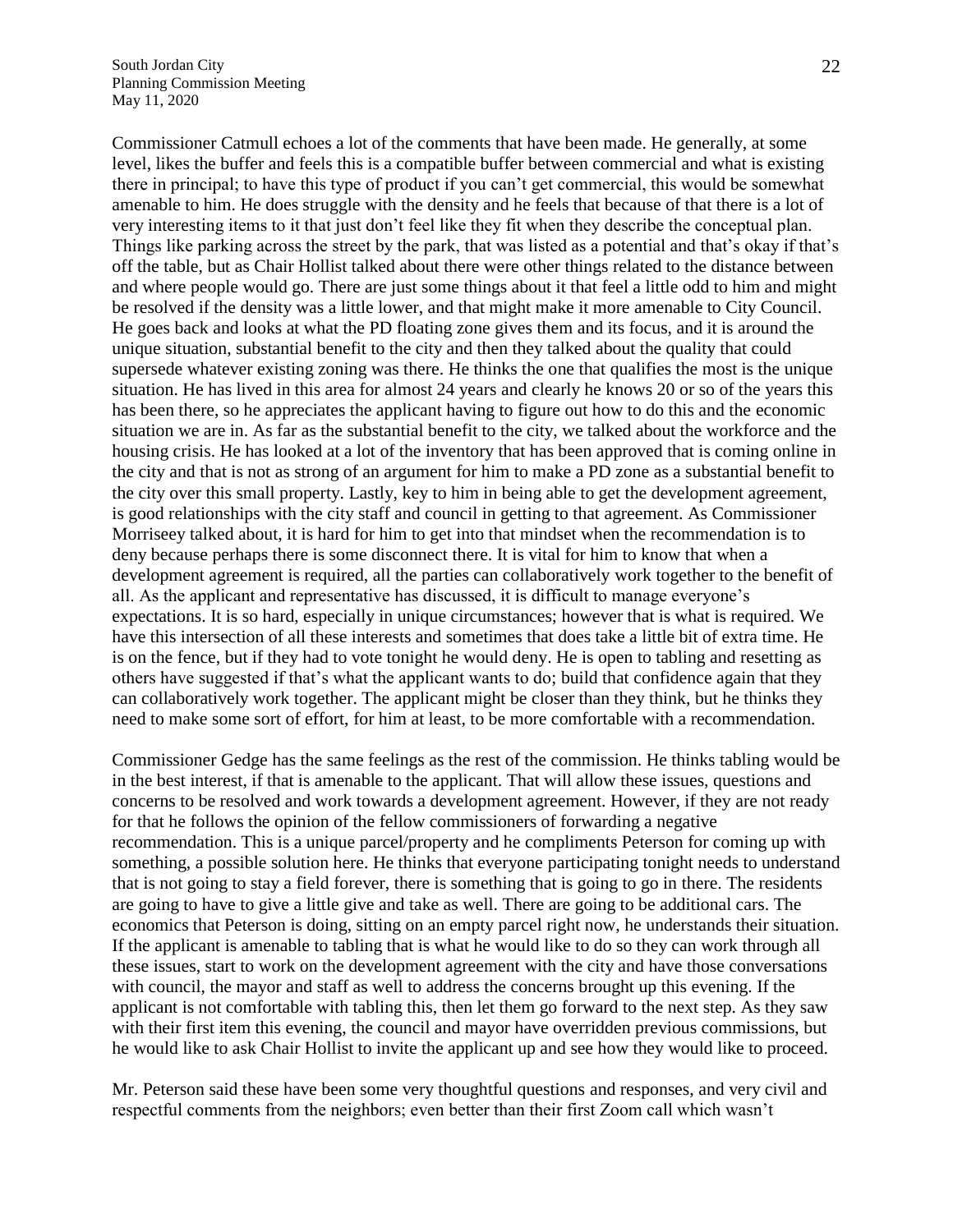necessarily bad, but it was handled well tonight. Not all the problems of growth and traffic are on the developer, but they have a bit of a bullseye anytime they propose something as it is a sensitive and complicated issue. He is leaning towards the option of tabling it. They will certainly look at density and parking, all of their parking counts did not include the street parking or the little finger, they just did everything around the brown buildings. They will be back before the commission and they can continue to add some finer detail. They will certainly look at the density. We are in a housing crisis and he wants to bring up the comment about the Amazon effect. We are in a different world, where are our kids going to be able to live and afford. He wants to say to people who don't want this development that they are going to need infill housing like this and it is going to continue to be the norm. Working through these challenging issues of where people park, and how you regulate that, isn't something he has all the answers for here tonight. They will certainly look at that through CC&Rs that they can do, but they can't police everything. The city has been part of that by ticketing, and he acknowledges that this is something that can be looked at through a fresh set of eyes. As far as the development agreement, they want to have something that ties their hands so that if they sell the commercial the parking stalls are still allocated to this project. They already have a real estate agreement (RDA) that governs that whole center and this is something that makes it very difficult if they sell to change that. It was helpful to have Mr. Nielsen talk about the traffic study. It was just traffic counts rather than a full blown study, but having a traffic engineer come and explain his numbers and methodology would be helpful; they certainly didn't spend the money on a full blown analysis because there are a lot of upfront costs that go into this and they have to be wise about what they spend and where. He does think they are proposing a development that would bring down traffic counts. He knows that could be looked at in more detail and a traffic engineer could answer a lot of these questions that residents have raised, and they are good questions; however, it was simply a trip generation report. He thinks they could certainly bring him to the next meeting and he could answer questions. The gentleman that prepared it, his name is Joe Perrin, and he is a reputable traffic engineer here in the valley. They are open to tabling this, working with staff and trying to work through these issues. They may not see eye to eye completely on the density, they may still go forward and give them the thumbs up or down before going on to council, but he thinks it is wise to do what they've recommended tonight.

Chair Hollist asked the commission if they are comfortable tabling this until the applicant is ready to come back.

Commissioner Gedge asked in the motion to table, do they need to have a specific date, or can they do a date uncertain just in case they are not prepared for their next meeting. He wondered if proper noticing would then go out if they did it to a date uncertain.

Planner Schindler said if they table it, they don't have to do it to a certain meeting, it can be tabled indefinitely. This might be for Legal to answer, but if this is tabled and new development comes back, technically we already held the public hearing. He wonders if part of the public hearing could be that we re-notice it for a public hearing at that time too because it could be a totally different type of project; we would want input again from the neighboring property owners as well. If the legal department believes that is okay, he would suggest making that part of the motion, to have another public hearing when it comes back.

Commissioner Gedge asked if since we've have the public hearing this evening, and as long as it's the same items that come back, do we need to have another public hearing and re-notice.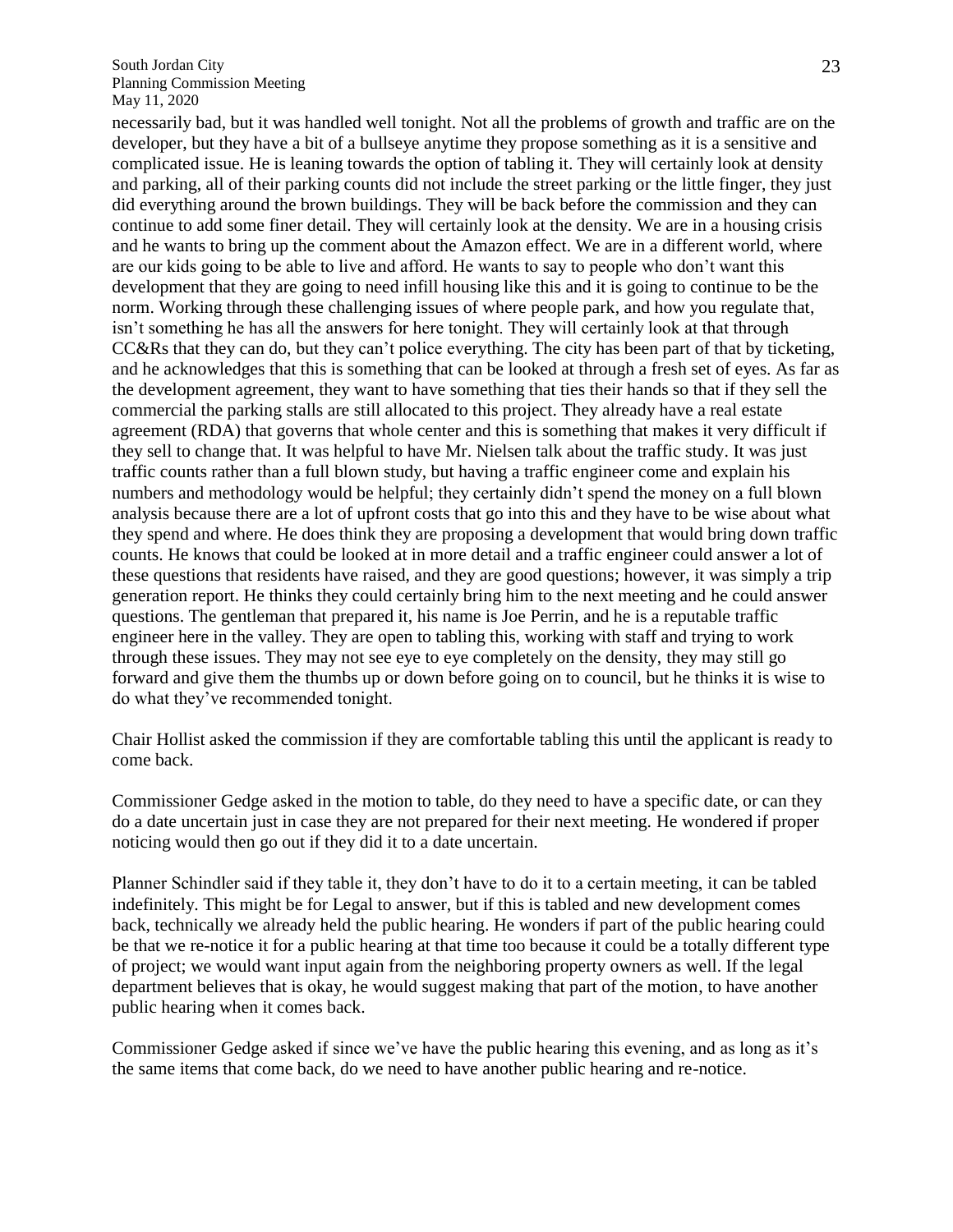Attorney Simonsen said it doesn't do any good to send it back if there has not been some thoughts generated and hopefully the new proposal is a little bit different. Even if it's exactly the same, if the staff and Peterson couldn't really come to some kind of mutual understanding, the commission still needs to take a vote on it and will want to re-open it for a hearing at that time.

Chair Hollist said that if Attorney Simonsen is telling us that's ok, then that would be her inclination. There has been enough interest in this issue that she feels it would be appropriate for the commission to hear from the public again and have it re-noticed.

Commissioner Catmull asked staff about the discussion they had regarding garages and parking, whether we think someone might use a parking stall or not and how that might affect. He doesn't recall that they have actually done that too often. He can't remember any discussions where they have done that, other than situations in Daybreak where they say it's close to a transit stop so they think people will do something specific. He doesn't think they officially can take a position on whether they think someone might use it, versus if it's eligible to be used.

Planner Mann said he believes that is where the development agreement comes into play. It wouldn't be based on opinion or trying to predict how the property would be used by the new tenants there, but anticipating as much as we can, with concrete rules in place, so that when it is developed any potential impact is minimized as much as possible within reason.

Commissioner Catmull said it's more that things are very specific to the development agreement so they get a very firm development agreement that everyone understands because of the unique situation, what's at play and what's been applied for.

Planner Mann said that, for instance, if they put in a requirement that the garage has to be 22x22 which is standard minimum for single family residential, or there needs to be "this many" parking stalls that are clearly designated for the residential component of this development, those are the tools that they can use to address that concern.

Chair Hollist said with a house bill they adopted from last year they had to pick three metrics of a big, long list and one of those was that if you are within a certain distance of public transportation we can lower our parking requirements; that is why that always comes up out in Daybreak.

**Commissioner Gedge moved that they table File No. PLZBA 202000247, the Harvest Pointe West land use amendment and rezone, to a future date; during which time the applicant will work with city staff to address staff's issues and concerns raised by the commission and the public, continue to work on a development agreement and once that future date is set that proper noticing will be made to the general public for a subsequent public hearing.** 

Commissioner Catmull asked if it matters that the motion says the applicant will do certain things. Does that matter if they say they have the option to do those things?

### **Commisioner Gedge amended his motion to say the applicant may work on the items discussed this evening.**

Commissioner Catmull wants to make sure we are not directing specific actions, they are just saying they are not comfortable and have given feedback where the applicant has said they may or may not change things.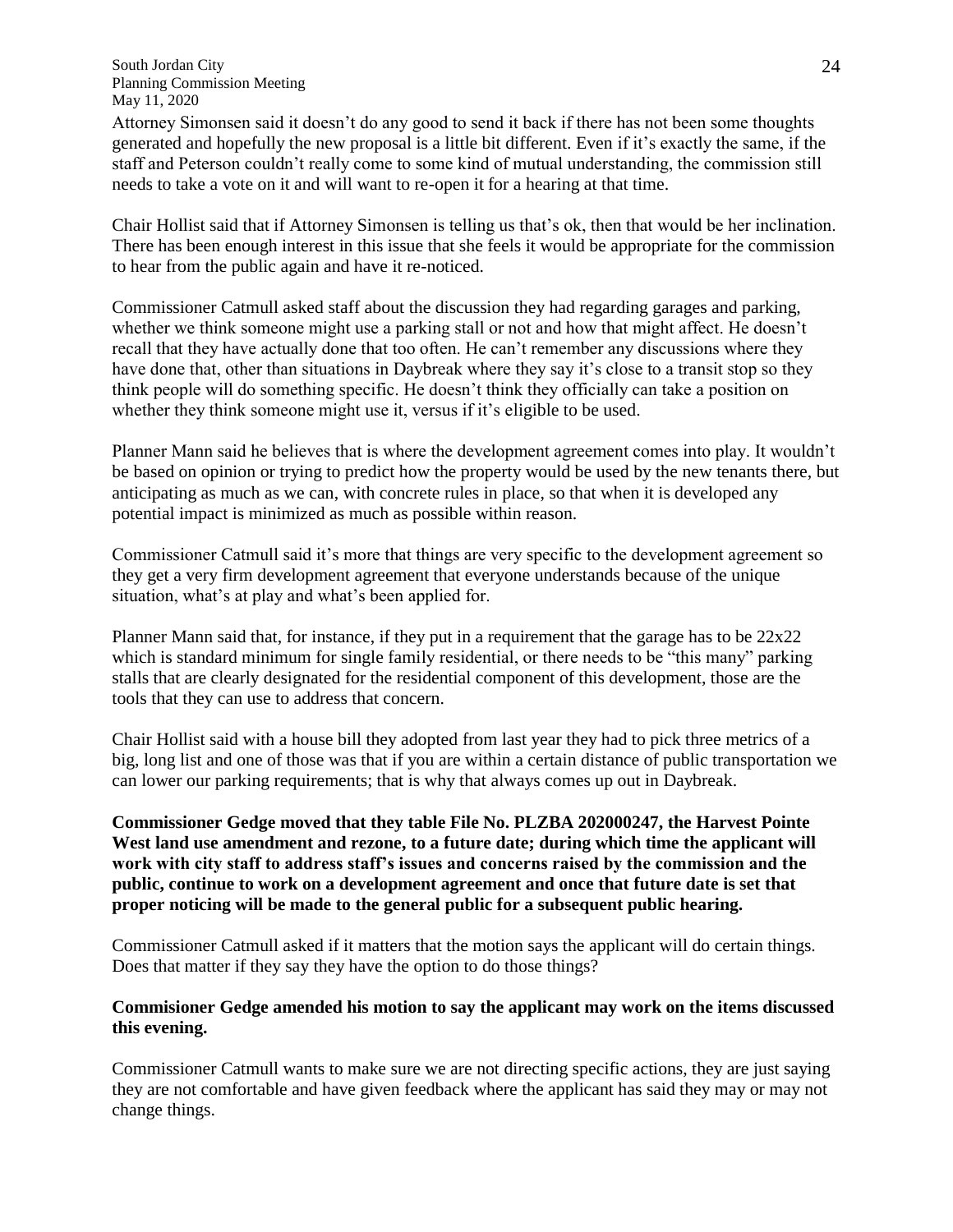### **Chair Hollist seconded the amended motion. Roll Call Vote was 5-0 unanimous in favor.**

Chair Hollist said they meet every two weeks, so some time in the future they anticipate this will be on their agenda again; anybody that was noticed this evening will be noticed again. They will have another public hearing to address what the applicant and the city are able to work out on this issue, at this point they will make a recommendation to City Council and send it to them to make a final decision on the rezone and land use for this parcel.

# **X. OTHER BUSINESS** *– None*

# **ADJOURNMENT**

# **Chair Hollist motioned to adjourn the May 11, 2021 Planning Commission meeting. Commissioner Gedge seconded the motion.**

The May 11, 2021 Planning Commission Meeting adjourned at 7:58 p.m.

Meeting minutes were prepared by Deputy Recorder Cindy Valdez

**This is a true and correct copy of the April 27, 2021 Planning Commission minutes, which were approved on May 11, 2021. Cindy Valdez South Jordan Deputy Recorder.**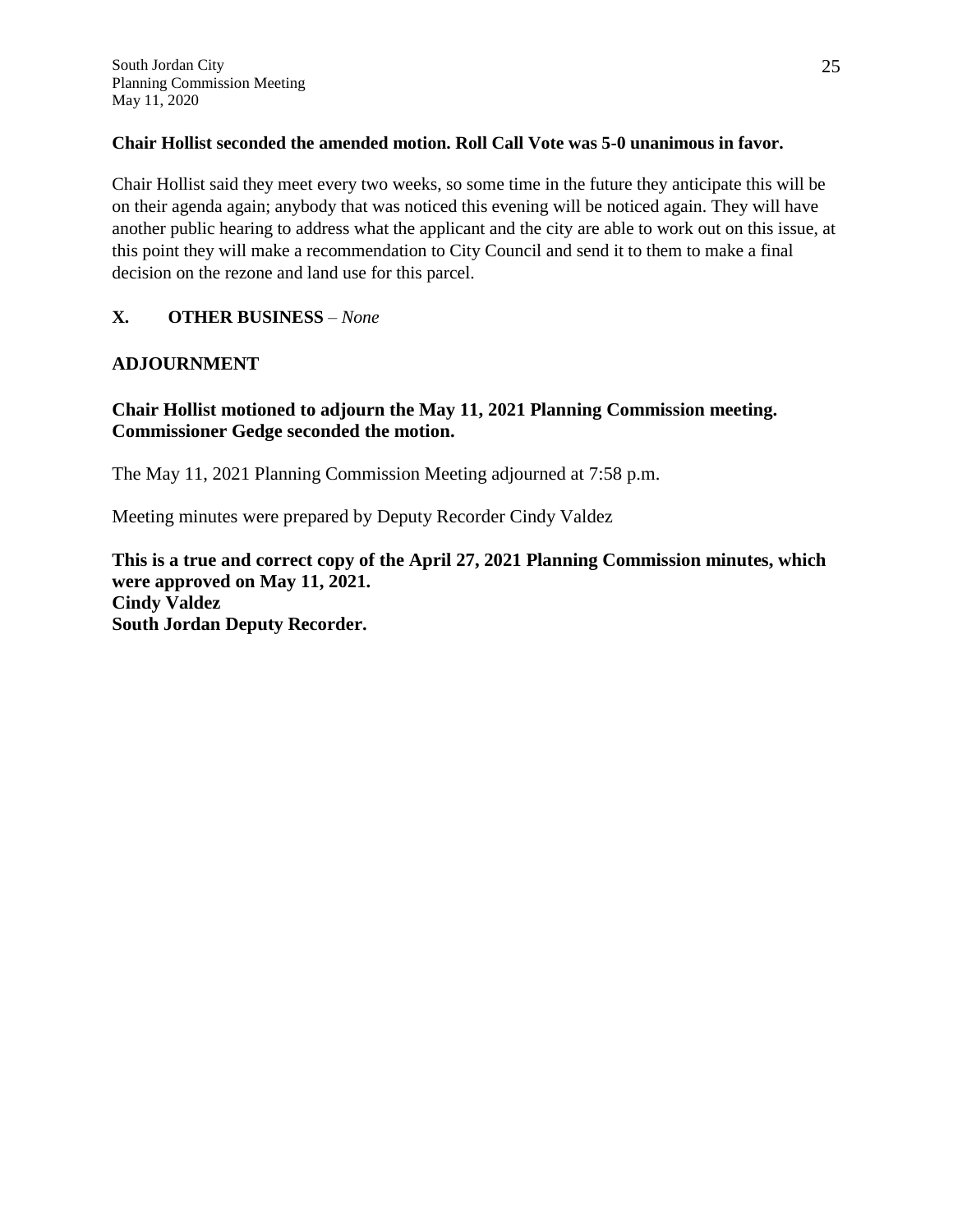5-11-21 PC Meeting<br>Attachment A

# **Cindy Valdez**

From: Sent: To: Subject:

 $\hat{\mathcal{F}}$ 

Dallin Stoll <chidostoll@hotmail.com> Tuesday, May 11, 2021 4:15 PM dmann@sjc.utah.goc Public Hearing today for proposed development.

Hello,

My name is Dallin Stoll. I live in close to this proposed decelopment and would see it from my backyard.

We received notification about a development on 3773 W South Jordan Parkway. We want to express our displeasure with this idea. There are plenty of homes and we do not need to cram 30 MORE in that little plot of land. It is a bad Idea and will just cause more frustrations to all that live around here. We do not want this to happen and hope you make the correct decision by not allowing it to happen. Please do not allow it as it really is not needed. Thank you!

Sent via the Samsung Galaxy Note9, an AT&T 5G Evolution capable smartphone Get Outlook for Android

κÄ